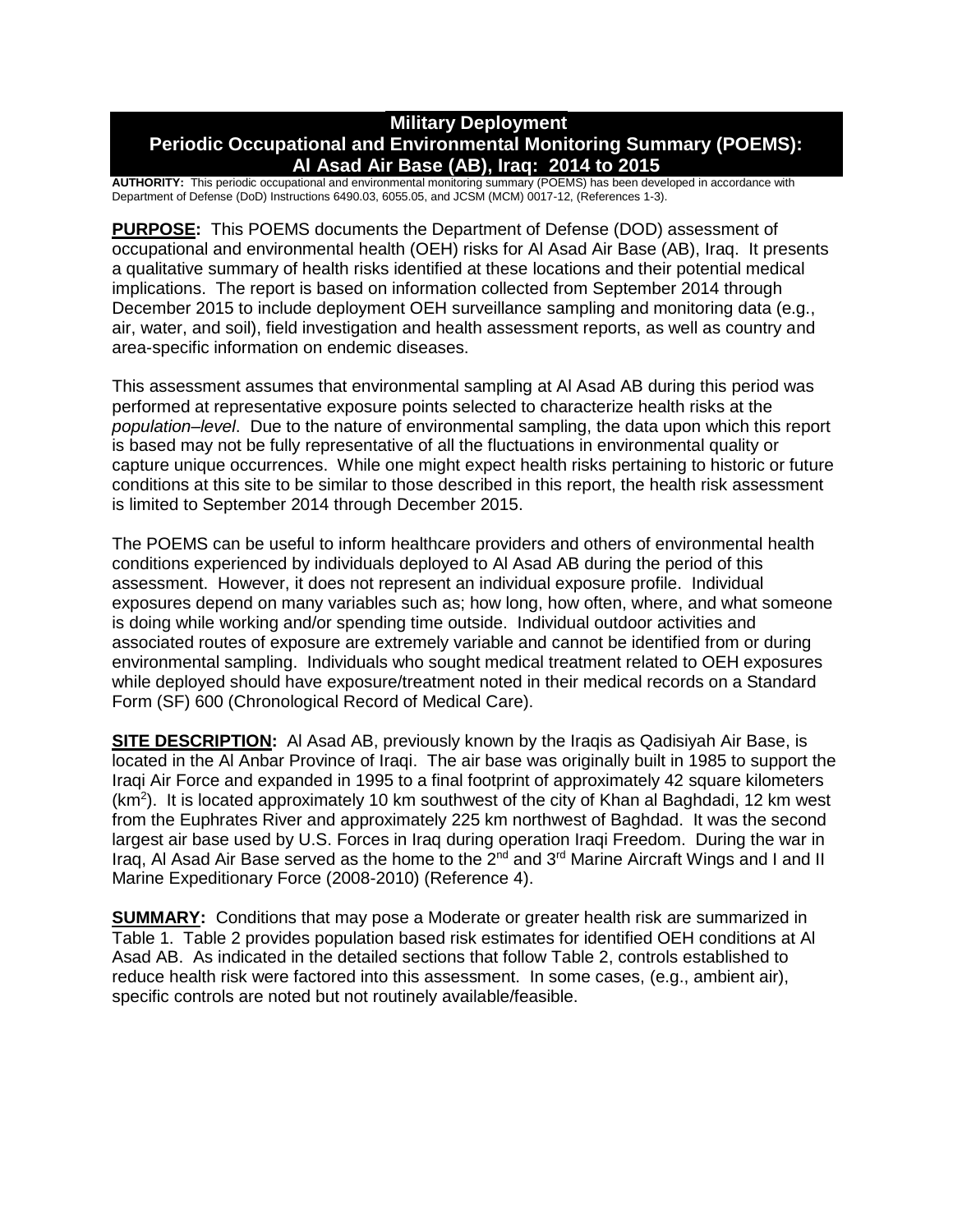### **POEMS**

# **Table 1: Summary of Occupational and Environmental Conditions with MODERATE or Greater Health Risk**

## *Short-term health risks & medical implications:*

The following hazards may be associated with potential acute health effects in some personnel during deployment at Al Asad AB, Iraq:

Food/waterborne diseases (e.g., bacterial diarrhea, hepatitis A, typhoid/paratyphoid fever, diarrhea-cholera, diarrheaprotozoal, brucellosis, hepatitis E); other endemic diseases (cutaneous leishmaniasis (acute), leishmaniasis - visceral, Crimean-Congo hemorrhagic fever, sandfly fever, leptospirosis, schistosomiasis, Tuberculosis (TB), rabies, Q fever); and heat stress. For food/waterborne diseases (e.g., bacterial diarrhea, hepatitis A, typhoid/paratyphoid fever, diarrhea-cholera, diarrhea-protozoal, brucellosis, hepatitis E), if ingesting local food and water, the health effects can temporarily incapacitate personnel (diarrhea) or result in prolonged illness (hepatitis A, typhoid/paratyphoid fever, brucellosis, hepatitis E). Risks from food/waterborne diseases may have been reduced with preventive medicine controls and mitigation, which includes hepatitis A and typhoid fever vaccinations and only drinking from approved water sources in accordance with standing U.S. Central Command (CENTCOM) policy. For other vector-borne endemic diseases (cutaneous leishmaniasis (acute), leishmaniasis - visceral, Crimean-Congo hemorrhagic fever, sandfly fever), these diseases may constitute a significant risk due to exposure to biting vectors; risk reduced to 'Low' by proper wear of the treated uniform, application of repellent to exposed skin, bed net use, as well as minimizing areas of standing water and other vector-breeding areas. For water contact diseases (leptospirosis and schistosomiasis) activities involving extensive contact with surface water increase risk. For respiratory diseases (TB), personnel in close-quarter conditions could have been at risk for person-to-person spread. Animal contact diseases (rabies, Q fever), pose year-round risk. For heat stress, risk can be greater during months of June through August, and greater for susceptible persons including those older than 45, of low fitness level, unacclimatized, or with underlying medical conditions, and those under operational constraints (equipment, personal protective equipment (PPE), vehicles). Risks from heat stress may have been reduced with preventive medicine controls, work-rest cycles, proper hydration and nutrition, and mitigation.

Air quality: For inhalable coarse particulate matter (PM) less than 10 micrometers in diameter (PM<sub>10</sub>) from environmental dust, the PM<sub>10</sub> overall short-term health risk was not evaluated due to insufficient data. For inhalable fine PM less than 2.5 micrometers in diameter (PM2.5) from environmental dust, the PM2.5 overall short-term health risk was not evaluated due to insufficient data. However, the Al Asad AB area is an arid and dust-prone desert environment, also subject to vehicle traffic. Consequently, exposures to  $PM_{10}$  and  $PM_{2.5}$  may vary, as conditions may vary, and may result in mild to more serious short-term health effects (e.g., eye, nose or throat and lung irritation) in some personnel while at this site, particularly exposures to high levels of dust such as during high winds or dust storms. For PM<sub>10</sub> and PM<sub>2.5</sub>, certain subgroups of the deployed forces (e.g., those with pre-existing asthma/cardio-pulmonary conditions) are at greatest risk of developing notable health effects. A burn pit is located at Al Asad AB; however, the PM<sub>10</sub> and the PM<sub>2.5</sub> overall short-term health risks specifically for burn pits were not evaluated due to insufficient environmental samples collected near burn pits provided for analysis– see Section 10.8. Where burn pits exist, exposures may vary, and exposures to high levels of PM<sub>10</sub> and PM<sub>2.5</sub> from smoke may result in mild to more serious short-term health effects (e.g., eye, nose or throat and lung irritation) in some personnel and certain subgroups. Although most short-term health effects from exposure to PM and burn pit smoke should have resolved post-deployment, providers should be prepared to consider the relationship between deployment exposures and current complaints. Some individuals may have sought treatment for acute respiratory irritation while at AI Asad AB. Personnel who reported with symptoms or required treatment while at site(s) with burn pit activity should have exposure and treatment noted in medical record (e.g., electronic medical record and/or on a (SF) 600 (Chronological Record of Medical Care).

### *Long-term health risks & medical implications:*

The following hazards may be associated with potential chronic health effects in some personnel during deployment at Al Asad AB, Iraq:

Air quality: For inhalable fine PM less than 2.5 micrometers in diameter ( $PM_{2.5}$ ) from environmental dust, the overall longterm health risk was not evaluated due to insufficient data. Inhalable coarse PM less than 10 micrometers in diameter (PM10) from environmental dust was not evaluated for long-term health risk due to no available health guidelines. However, the Al Asad AB area is an arid and dust-prone desert environment, also subject to vehicle traffic, and conditions may have varied. A burn pit is located at Al Asad AB; however, the PM<sub>10</sub> and the PM<sub>2.5</sub> overall long-term health risks specifically for burn pits were not evaluated due to insufficient environmental samples collected near burn pits provided for analysis– see Section 10.8. However, burn pit exposures may vary, as conditions may have varied. For inhalational exposure to high levels of dust containing PM10 and PM2.5, such as during high winds or dust storms, and for exposures to burn pit smoke, it

> Page 2 of 26 Reviewed by CENTCOM SG (13 September 2016) Final Approval Date (21 August 2017)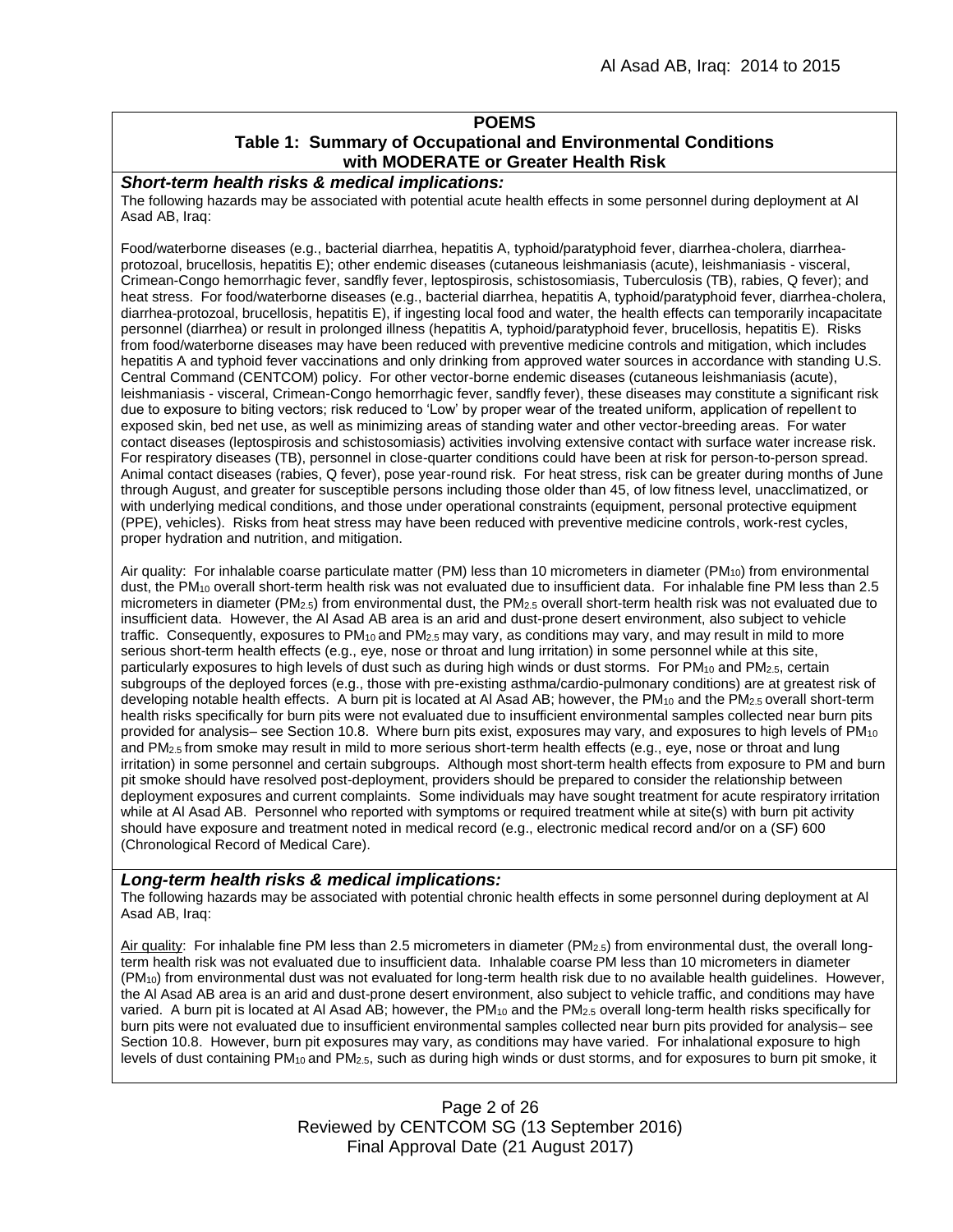#### *Long-term health risks & medical implications (continued):*

is considered possible that some otherwise healthy personnel, who were exposed for a long-term period to dust and PM, could develop certain health conditions (e.g., reduced lung function, cardiopulmonary disease). Personnel with a history of asthma or cardiopulmonary disease could potentially be more likely to develop such chronic health conditions. While the dust and PM exposures and exposures to burn pits are acknowledged, at this time there were no specific recommended, post-deployment medical surveillance evaluations or treatments. Providers should still consider overall individual health status (e.g., any underlying conditions/susceptibilities) and any potential unique individual exposures (such as burn pits/barrels, incinerators, occupational or specific personal dosimeter data) when assessing individual concerns. Certain individuals may need to be followed/evaluated for specific occupational exposures/injuries (e.g., annual audiograms as part of the medical surveillance for those enrolled in the Hearing Conservation Program; and personnel covered by Respiratory Protection Program and/or Hazardous Waste/Emergency Responders Medical Surveillance).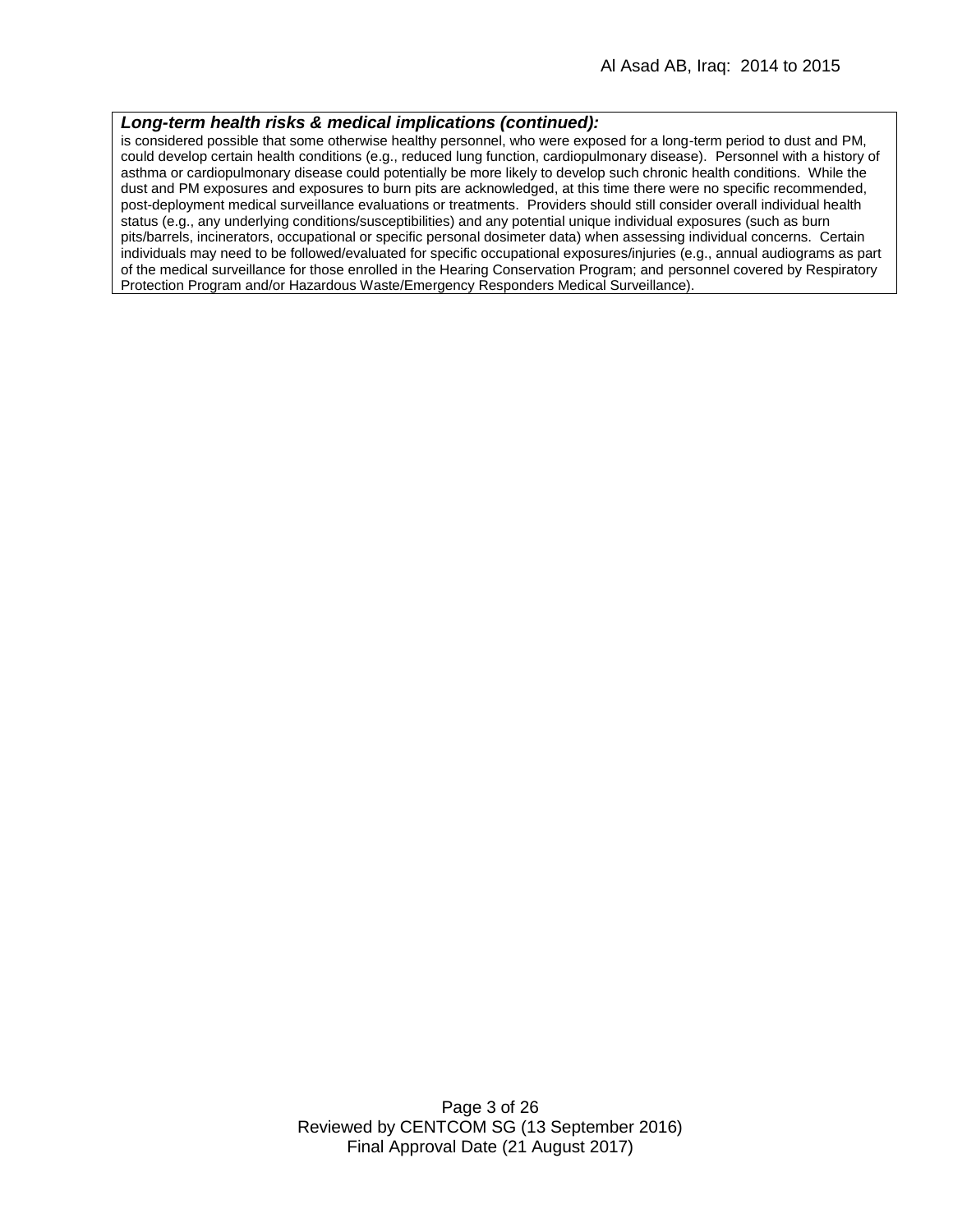| Source of<br><b>Identified</b><br>Health Risk <sup>3</sup>                             | <b>Unmitigated Health Risk</b><br>Estimate <sup>4</sup>                                                                                                                                                                                                                                                                                                                                         | <b>Control Measures</b><br>Implemented                                                                                                                 | <b>Residual Health Risk Estimate<sup>4</sup></b>                                                                                                                                                                                                                                                                                                                                                |
|----------------------------------------------------------------------------------------|-------------------------------------------------------------------------------------------------------------------------------------------------------------------------------------------------------------------------------------------------------------------------------------------------------------------------------------------------------------------------------------------------|--------------------------------------------------------------------------------------------------------------------------------------------------------|-------------------------------------------------------------------------------------------------------------------------------------------------------------------------------------------------------------------------------------------------------------------------------------------------------------------------------------------------------------------------------------------------|
| <b>AIR</b>                                                                             |                                                                                                                                                                                                                                                                                                                                                                                                 |                                                                                                                                                        |                                                                                                                                                                                                                                                                                                                                                                                                 |
| Particulate matter<br>less than 10<br>micrometers in<br>diameter (PM <sub>10</sub> )   | Short-term: No data available. Daily<br>levels vary; acute health effects (e.g.,<br>upper respiratory tract irritation) more<br>pronounced during peak days. More<br>serious effects are possible in<br>susceptible persons (e.g., those with<br>asthma/existing respiratory diseases).<br>Long-term: No health guidelines and<br>insufficient data were available for<br>health risk analysis. | Limiting strenuous<br>physical activities when air<br>quality is especially poor;<br>and actions such as<br>closing tent flaps,<br>windows, and doors. | Short-term: No data available. Daily<br>levels vary; acute health effects (e.g.,<br>upper respiratory tract irritation) more<br>pronounced during peak days. More<br>serious effects are possible in<br>susceptible persons (e.g., those with<br>asthma/existing respiratory diseases).<br>Long-term: No health guidelines and<br>insufficient data were available for<br>health risk analysis. |
| Particulate matter<br>less than 2.5<br>micrometers in<br>diameter (PM <sub>2.5</sub> ) | Short-term: Data not representative<br>of annual exposure and insufficient to<br>characterize risk. Daily levels vary;<br>acute health effects (e.g., upper<br>respiratory tract irritation) more<br>pronounced during peak days. More<br>serious effects are possible in<br>susceptible persons (e.g., those with<br>asthma/existing respiratory diseases).                                    | Limiting strenuous<br>physical activities when air<br>quality is especially poor;<br>and actions such as<br>closing tent flaps,<br>windows, and doors. | Short-term: Data not representative of<br>annual exposure and insufficient to<br>characterize risk. Daily levels vary;<br>acute health effects (e.g., upper<br>respiratory tract irritation) more<br>pronounced during peak days. More<br>serious effects are possible in<br>susceptible persons (e.g., those with<br>asthma/existing respiratory diseases).                                    |
|                                                                                        | Long-term: Data not representative of<br>annual exposure and insufficient to<br>characterize risk. A small percentage<br>of personnel may be at increased risk<br>for developing chronic conditions,<br>particularly those more susceptible to<br>acute effects (e.g., those with<br>asthma/pre-existing respiratory<br>diseases).                                                              |                                                                                                                                                        | Long-term: Data not representative of<br>annual exposure and insufficient to<br>characterize risk. A small percentage<br>of personnel may be at increased risk<br>for developing chronic conditions,<br>particularly those more susceptible to<br>acute effects (e.g., those with<br>asthma/pre-existing respiratory<br>diseases).                                                              |
| <b>ENDEMIC</b><br><b>DISEASE</b>                                                       |                                                                                                                                                                                                                                                                                                                                                                                                 |                                                                                                                                                        |                                                                                                                                                                                                                                                                                                                                                                                                 |
| Food<br>borne/Waterborne<br>(e.g., diarrhea-<br>bacteriological)                       | Short-term: High, (Bacterial diarrhea,<br>Hepatitis A, Typhoid fever) to<br>Moderate (Diarrhea-cholera,<br>Diarrhea-protozoal, Brucellosis,<br>Hepatitis E). If ingesting local<br>food/water, the health effects can<br>temporarily incapacitate personnel<br>(diarrhea) or result in prolonged<br>illness (Hepatitis A, Typhoid fever,<br>Brucellosis, Hepatitis E).                          | Preventive measures<br>include Hepatitis A and<br>Typhoid fever vaccination<br>and consumption of food<br>and water only from<br>approved sources.     | Short-term: Low to none<br>Long-term: No data available                                                                                                                                                                                                                                                                                                                                         |
|                                                                                        | Long-term: Not an identified source<br>of health risk.                                                                                                                                                                                                                                                                                                                                          |                                                                                                                                                        |                                                                                                                                                                                                                                                                                                                                                                                                 |
| Arthropod Vector<br><b>Borne</b>                                                       | Short-term: Moderate<br>(Leishmaniasis-cutaneous,<br>Leishmaniasis- visceral, Crimean-<br>Congo hemorrhagic fever, Sandfly<br>fever) to Low (Sindbis, Rickettsioses,<br>Typhus-murine, West Nile fever).                                                                                                                                                                                        | Preventive measures<br>include proper wear of<br>treated uniform,<br>application of repellent to<br>exposed skin and bed net<br>use.                   | Short-term: Low                                                                                                                                                                                                                                                                                                                                                                                 |

**Table 2. Population-Based Health Risk Estimates – Al Asad AB, Iraq 1, 2**

Page 4 of 26 Reviewed by CENTCOM SG (13 September 2016) Final Approval Date (21 August 2017)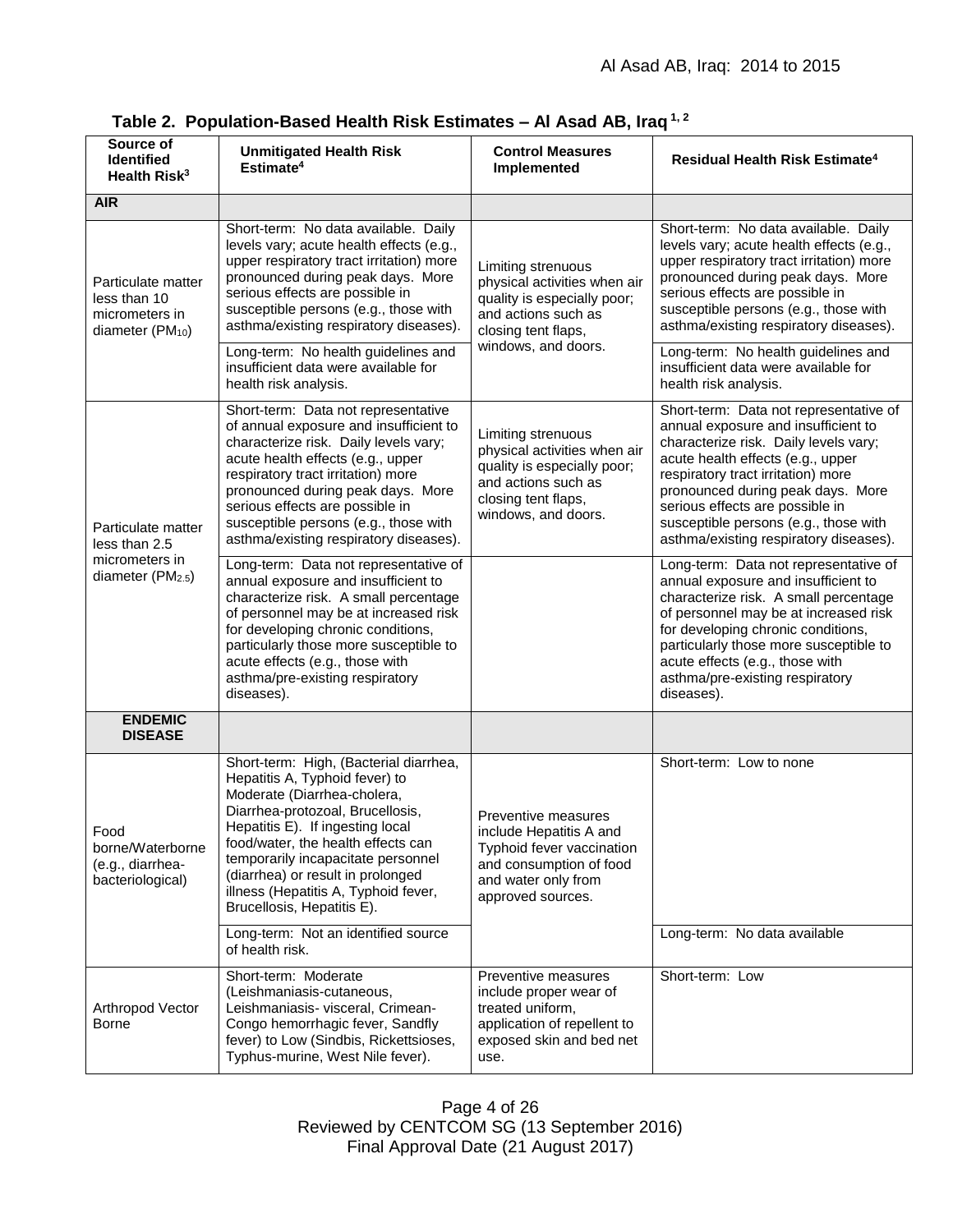| Source of<br><b>Identified</b><br>Health Risk <sup>3</sup> | <b>Unmitigated Health Risk</b><br>Estimate <sup>4</sup>                                                                                                                                                                               | <b>Control Measures</b><br>Implemented                                                                                                                                                                                                                                                                                                                                                                     | Residual Health Risk Estimate <sup>4</sup>                                                                                                                                                                                     |
|------------------------------------------------------------|---------------------------------------------------------------------------------------------------------------------------------------------------------------------------------------------------------------------------------------|------------------------------------------------------------------------------------------------------------------------------------------------------------------------------------------------------------------------------------------------------------------------------------------------------------------------------------------------------------------------------------------------------------|--------------------------------------------------------------------------------------------------------------------------------------------------------------------------------------------------------------------------------|
|                                                            | Long-term: Low (Leishmaniasis-<br>visceral infection)                                                                                                                                                                                 |                                                                                                                                                                                                                                                                                                                                                                                                            | Long-term: No data available                                                                                                                                                                                                   |
| <b>Water-Contact</b><br>(e.g., wading,<br>swimming)        | Short-term: Moderate for<br>Leptospirosis and Schistosomiasis.                                                                                                                                                                        | Control measures<br>implemented: Avoid water<br>contact and recreational<br>water activities, properly<br>wear of the uniform<br>(especially footwear), and<br>utilize protective coverings<br>for cuts/abraded skin.                                                                                                                                                                                      | Short-term: Low to none Leptospirosis<br>and Schistosomiasis.                                                                                                                                                                  |
|                                                            | Long-term: No data available                                                                                                                                                                                                          |                                                                                                                                                                                                                                                                                                                                                                                                            | Long-term: No data available                                                                                                                                                                                                   |
| Respiratory                                                | Short-term: Moderate [Tuberculosis<br>(TB)] and Low (Meningococcal<br>meningitis, Middle East Respiratory<br>Syndrome-Coronavirus).                                                                                                   | Providing adequate work<br>and living space; medical<br>screening, and<br>vaccination.                                                                                                                                                                                                                                                                                                                     | Short-term: Low to none                                                                                                                                                                                                        |
|                                                            | Long-term: No data available                                                                                                                                                                                                          |                                                                                                                                                                                                                                                                                                                                                                                                            | Long-term: No data available                                                                                                                                                                                                   |
| <b>Animal Contact</b>                                      | Short-term: Moderate (Rabies and Q-<br>fever), Low (Anthrax and Avian<br>Influenza)                                                                                                                                                   | Prohibiting contact with,<br>adoption, or feeding of<br>feral animals in<br>accordance with (IAW)<br>U.S. Central Command<br>(CENTCOM) General<br>Order (GO) 1B. Risks are<br>further reduced in the<br>event of assessed contact<br>by prompt post-exposure<br>rabies prophylaxis IAW<br>The Center for Disease<br>Control's (CDC) Advisory<br>Committee on<br><b>Immunization Practices</b><br>guidance. | Short-term: Low to none                                                                                                                                                                                                        |
|                                                            | Long-term: Low (Rabies)                                                                                                                                                                                                               |                                                                                                                                                                                                                                                                                                                                                                                                            | Long-term: No data available                                                                                                                                                                                                   |
| Soil-Contact                                               | Short-term: Moderate [soil<br>transmitted helminthes (hookworm,<br>strongyloidiasis, cutaneous larva<br>migrans)].                                                                                                                    | Risk reduced by<br>avoiding/minimizing<br>contact with soil.                                                                                                                                                                                                                                                                                                                                               | Short-term: Low                                                                                                                                                                                                                |
|                                                            | Long-term: No data available                                                                                                                                                                                                          |                                                                                                                                                                                                                                                                                                                                                                                                            |                                                                                                                                                                                                                                |
| <b>VENOMOUS</b><br><b>ANIMAL/</b><br><b>INSECTS</b>        |                                                                                                                                                                                                                                       |                                                                                                                                                                                                                                                                                                                                                                                                            |                                                                                                                                                                                                                                |
| Snakes,<br>scorpions, and<br>spiders                       | Short-term: Low, if encountered,<br>effects of venom vary with species<br>from mild localized swelling (e.g.,<br>Scorpiops lindbergi) to potentially<br>lethal effects (e.g., Gloydius halys).<br>Long-term: Not an identified source | Risk reduced by avoiding<br>contact, proper wear of<br>the uniform (especially<br>footwear), and timely<br>treatment.                                                                                                                                                                                                                                                                                      | Short-term: Low, if encountered,<br>effects of venom vary with species<br>from mild localized swelling (e.g.,<br>Scorpiops lindbergi) to potentially<br>lethal effects (e.g., Gloydius halys).<br>Long-term: No data available |
|                                                            | of health risk.                                                                                                                                                                                                                       |                                                                                                                                                                                                                                                                                                                                                                                                            |                                                                                                                                                                                                                                |
| <b>HEAT/COLD</b><br><b>STRESS</b>                          |                                                                                                                                                                                                                                       |                                                                                                                                                                                                                                                                                                                                                                                                            |                                                                                                                                                                                                                                |
|                                                            | Short-term: Low to Moderate                                                                                                                                                                                                           |                                                                                                                                                                                                                                                                                                                                                                                                            | Short-term: Low                                                                                                                                                                                                                |

Page 5 of 26 Reviewed by CENTCOM SG (13 September 2016) Final Approval Date (21 August 2017)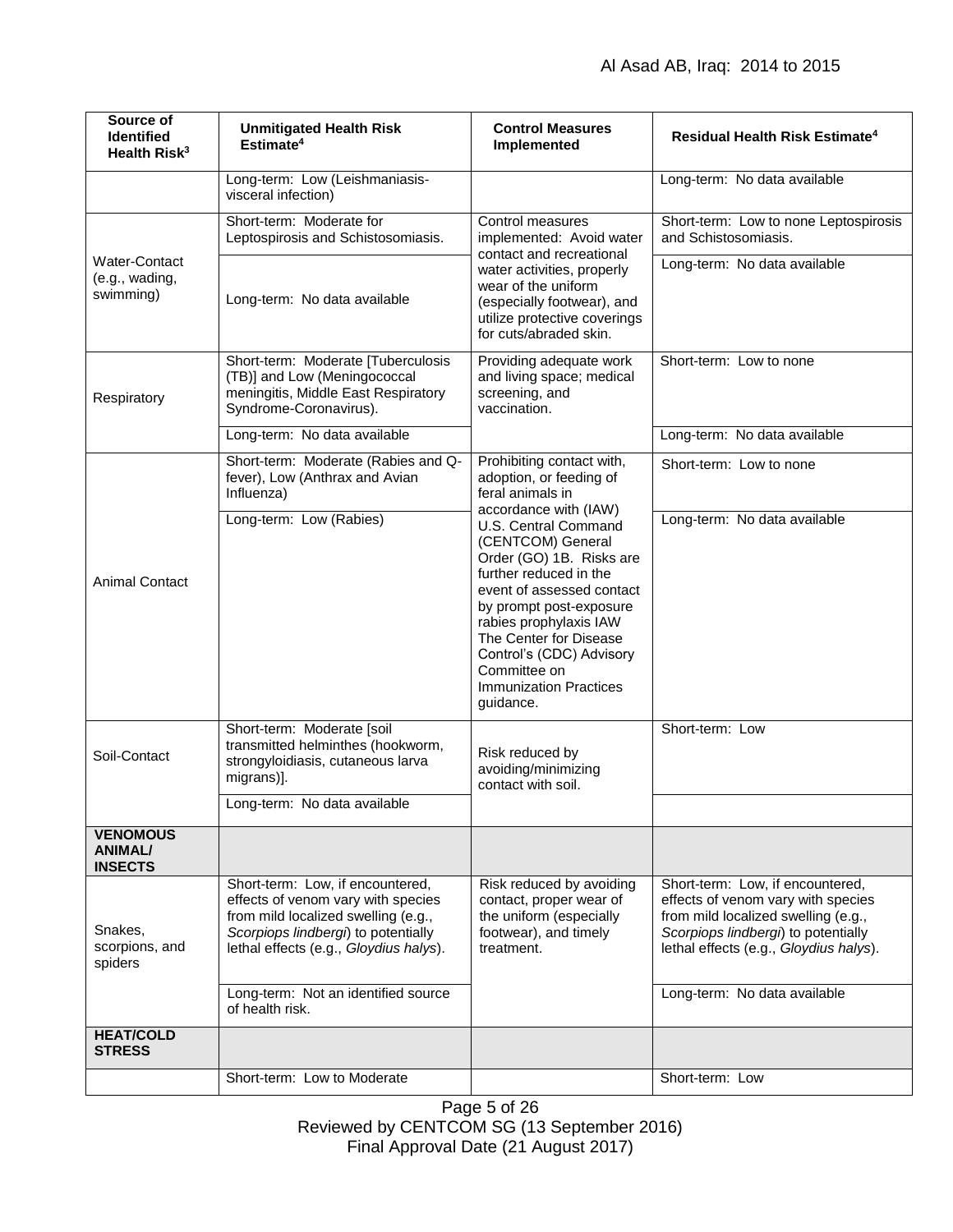| Source of<br><b>Identified</b><br>Health Risk <sup>3</sup> | <b>Unmitigated Health Risk</b><br>Estimate <sup>4</sup>                                                                                                                                                                                                                                                                                                                                                                                                                   | <b>Control Measures</b><br>Implemented                                                                                                                                                                                                                                                                                                                                                       | <b>Residual Health Risk Estimate<sup>4</sup></b>                                                                                                                                                                                                                                                                                                                                                                                                                       |
|------------------------------------------------------------|---------------------------------------------------------------------------------------------------------------------------------------------------------------------------------------------------------------------------------------------------------------------------------------------------------------------------------------------------------------------------------------------------------------------------------------------------------------------------|----------------------------------------------------------------------------------------------------------------------------------------------------------------------------------------------------------------------------------------------------------------------------------------------------------------------------------------------------------------------------------------------|------------------------------------------------------------------------------------------------------------------------------------------------------------------------------------------------------------------------------------------------------------------------------------------------------------------------------------------------------------------------------------------------------------------------------------------------------------------------|
| Heat                                                       | Long-term: Low, However, the health<br>risk may be greater to certain<br>susceptible persons-those older (i.e.,<br>greater than 45 years), in lesser<br>physical shape, or with underlying<br>medical/health conditions.                                                                                                                                                                                                                                                  | Work-rest cycles, proper<br>hydration and nutrition,<br>and Wet Bulb Globe<br>Temperature (WBGT)<br>monitoring.                                                                                                                                                                                                                                                                              | Long-term: Low; However, the risk<br>may be greater to certain susceptible<br>persons-those older (i.e., greater than<br>45 years), in lesser physical shape, or<br>with underlying medical/health<br>conditions.                                                                                                                                                                                                                                                      |
|                                                            | Short-term: Low                                                                                                                                                                                                                                                                                                                                                                                                                                                           | Risks from cold stress<br>reduced with protective                                                                                                                                                                                                                                                                                                                                            | Short-term: Low risk of cold<br>stress/injury.                                                                                                                                                                                                                                                                                                                                                                                                                         |
| Cold                                                       | Long-term: Low, Long-term health<br>implications from cold injuries were<br>rare but could occur, especially from<br>more serious injuries such as<br>frostbite.                                                                                                                                                                                                                                                                                                          | measures such as use of<br>the buddy system, limiting<br>exposure during cold<br>weather, proper wear of<br>issued protective clothing,<br>and proper nutrition and<br>hydration.                                                                                                                                                                                                            | Long-term: Low; Long-term health<br>implications from cold injuries were<br>rare but could occur, especially from<br>more serious injuries such as frostbite.                                                                                                                                                                                                                                                                                                          |
| <b>NOISE</b>                                               |                                                                                                                                                                                                                                                                                                                                                                                                                                                                           |                                                                                                                                                                                                                                                                                                                                                                                              |                                                                                                                                                                                                                                                                                                                                                                                                                                                                        |
|                                                            | Short-term: High to Low, High risk to<br>individuals working near major noise<br>sources without proper hearing<br>protection.                                                                                                                                                                                                                                                                                                                                            | Hearing protection used<br>by personnel in higher risk<br>areas                                                                                                                                                                                                                                                                                                                              | Short-term: Low risk to the majority of<br>personnel and to individuals working<br>near major noise sources who use<br>proper hearing protection.                                                                                                                                                                                                                                                                                                                      |
| Continuous<br>(Flightline, Power<br>Production)            | Long-term: High to Low, High risk to<br>individuals working near major noise<br>sources without proper hearing<br>protection.                                                                                                                                                                                                                                                                                                                                             |                                                                                                                                                                                                                                                                                                                                                                                              | Long-term: Low risk to the majority of<br>personnel and to individuals working<br>near major noise sources who use<br>proper hearing protection.                                                                                                                                                                                                                                                                                                                       |
| <b>UNIQUE</b><br><b>INCIDENTS/</b><br><b>CONCERNS</b>      |                                                                                                                                                                                                                                                                                                                                                                                                                                                                           |                                                                                                                                                                                                                                                                                                                                                                                              |                                                                                                                                                                                                                                                                                                                                                                                                                                                                        |
| <b>Burn Pits</b>                                           | Short-term: Insufficient data to<br>evaluate health risk; however, there is<br>a burn pit located at Al Asad AB -<br>see section 10.8. Exposure to burn<br>pit (or incinerator or burn barrel)<br>smoke is variable. Exposure to high<br>levels of PM <sub>10</sub> and PM <sub>2.5</sub> from smoke<br>may result in mild to more serious<br>short-term health effects (e.g., eye,<br>nose or throat and lung irritation) in<br>some personnel and certain<br>subgroups. | Risks reduced by<br>limiting strenuous<br>physical activities when<br>air quality is especially<br>poor; and action such<br>as closing tent flaps,<br>windows, and doors.<br>Other control measures<br>include locating burn<br>pits downwind of<br>prevailing winds,<br>increased distance from<br>troop populations, and<br>improved waste<br>segregation and<br>management<br>techniques. | Short-term: Insufficient data to<br>evaluate health risk; however, there is<br>a burn pit located at Al Asad AB - see<br>section 10.8. Exposure to burn pit (or<br>incinerator or burn barrel) smoke is<br>variable. Exposure to high levels of<br>PM <sub>10</sub> and PM <sub>2.5</sub> from smoke may result<br>in mild to more serious short-term<br>health effects (e.g., eye, nose or throat<br>and lung irritation) in some personnel<br>and certain subgroups. |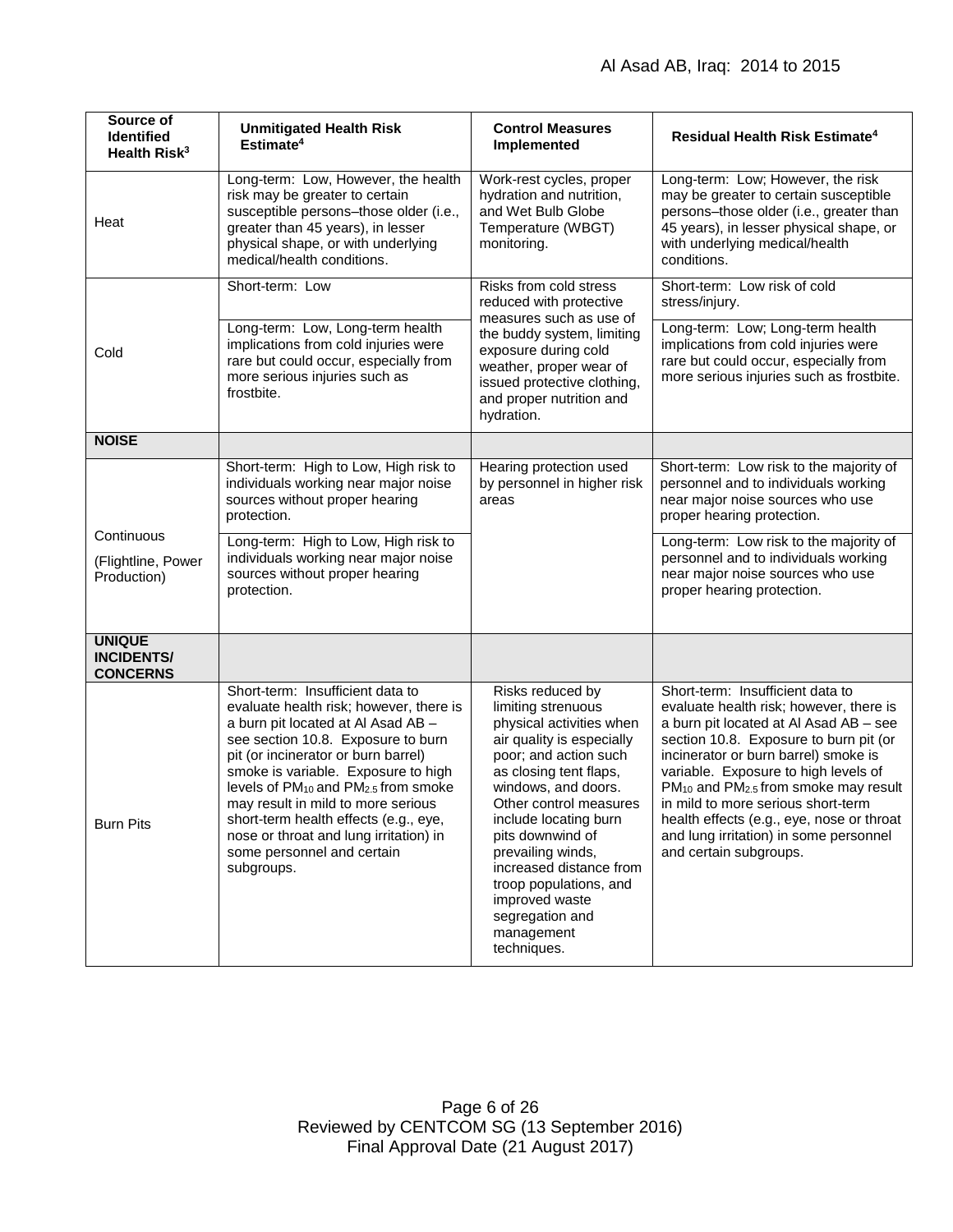| Source of<br><b>Identified</b><br>Health Risk <sup>3</sup> | <b>Unmitigated Health Risk</b><br>Estimate <sup>4</sup>                                                                                                                                                                                                                                                                                                                                                                                                                                                                                                                                                                                                                                                                                    | <b>Control Measures</b><br>Implemented | <b>Residual Health Risk Estimate<sup>4</sup></b>                                                                                                                                                                                                                                                                                                                                                                                                                                                                                                                                                                                                                                                                                           |
|------------------------------------------------------------|--------------------------------------------------------------------------------------------------------------------------------------------------------------------------------------------------------------------------------------------------------------------------------------------------------------------------------------------------------------------------------------------------------------------------------------------------------------------------------------------------------------------------------------------------------------------------------------------------------------------------------------------------------------------------------------------------------------------------------------------|----------------------------------------|--------------------------------------------------------------------------------------------------------------------------------------------------------------------------------------------------------------------------------------------------------------------------------------------------------------------------------------------------------------------------------------------------------------------------------------------------------------------------------------------------------------------------------------------------------------------------------------------------------------------------------------------------------------------------------------------------------------------------------------------|
|                                                            | Long-term: Insufficient data to<br>evaluate health risk and no available<br>guidelines for PM <sub>10</sub> ; however, there is<br>a burn pit located at Al Asad AB -<br>see section 10.8. Exposure to burn<br>pit (or incinerator or burn barrel)<br>smoke is variable. Exposure to high<br>levels of PM <sub>10</sub> and PM <sub>2.5</sub> in the smoke<br>may be associated with some<br>otherwise healthy personnel, who<br>were exposed for a long-term period,<br>possibly developing certain health<br>conditions (e.g., reduced lung<br>function, cardiopulmonary disease).<br>Personnel with a history of asthma or<br>cardiopulmonary disease could<br>potentially be more likely to develop<br>such chronic health conditions. |                                        | Long-term: Insufficient data to<br>evaluate health risk and no available<br>guidelines for PM <sub>10</sub> ; however, there is<br>a burn pit located at Al Asad AB - see<br>section 10.8. Exposure to burn pit (or<br>incinerator or burn barrel) smoke is<br>variable. Exposure to high levels of<br>PM <sub>10</sub> and PM <sub>2.5</sub> in the smoke may be<br>associated with some otherwise<br>healthy personnel, who were exposed<br>for a long-term period, possibly<br>developing certain health conditions<br>(e.g., reduced lung function,<br>cardiopulmonary disease). Personnel<br>with a history of asthma or<br>cardiopulmonary disease could<br>potentially be more likely to develop<br>such chronic health conditions. |

 $1$  This Summary Table provides a qualitative estimate of population-based short- and long-term health risks associated with the general ambient and occupational environment conditions at Al Asad AB. It does not represent a unique individual exposure profile. Actual individual exposures and health effects depend on many variables. For example, while a chemical may be present in the environment, if a person does not inhale, ingest, or contact a specific dose of the chemical for adequate duration and frequency, then there may be no health risk. Alternatively, a person at a specific location may experience a unique exposure which could result in a significant individual exposure. Any such person seeking medical care should have their specific exposure documented in an SF600.

 $2$  This assessment is based on specific environmental sampling data and reports obtained from September 2014 through December 2015. Sampling locations are assumed to be representative of exposure points for the camp population but may not reflect all the fluctuations in environmental quality or capture unique exposure incidents.

<sup>3</sup> This Summary Table is organized by major categories of identified sources of health risk. It only lists those sub-categories specifically identified and addressed at Al Asad AB. The health risks are presented as Low, Moderate, High or Extremely High for both short- and long-term health effects. The health risk level is based on an assessment of both the potential severity of the health effects that could be caused and probability of the exposure that would produce such health effects. Details can be obtained from the U.S. Army Public Health Center (Provisional) [APHC (Prov)]. Where applicable, "None Identified" is used when a potential exposure was identified, no health risk of either a specific short- or long-term health effects were determined. More detailed descriptions of OEH exposures that were evaluated but determined to pose no health risk are discussed in the following sections of this report.

<sup>4</sup> Health risks in this Summary Table are based on quantitative surveillance thresholds (e.g., endemic disease rates; host/vector/pathogen surveillance) or screening levels, e.g., Military Exposure Guidelines (MEGs) for chemicals*.* Some previous assessment reports may provide slightly inconsistent health risk estimates because quantitative criteria such as MEGs may have changed since the samples were originally evaluated and/or because this assessment makes use of all historic site data while previous reports may have only been based on a select few samples.

> Page 7 of 26 Reviewed by CENTCOM SG (13 September 2016) Final Approval Date (21 August 2017)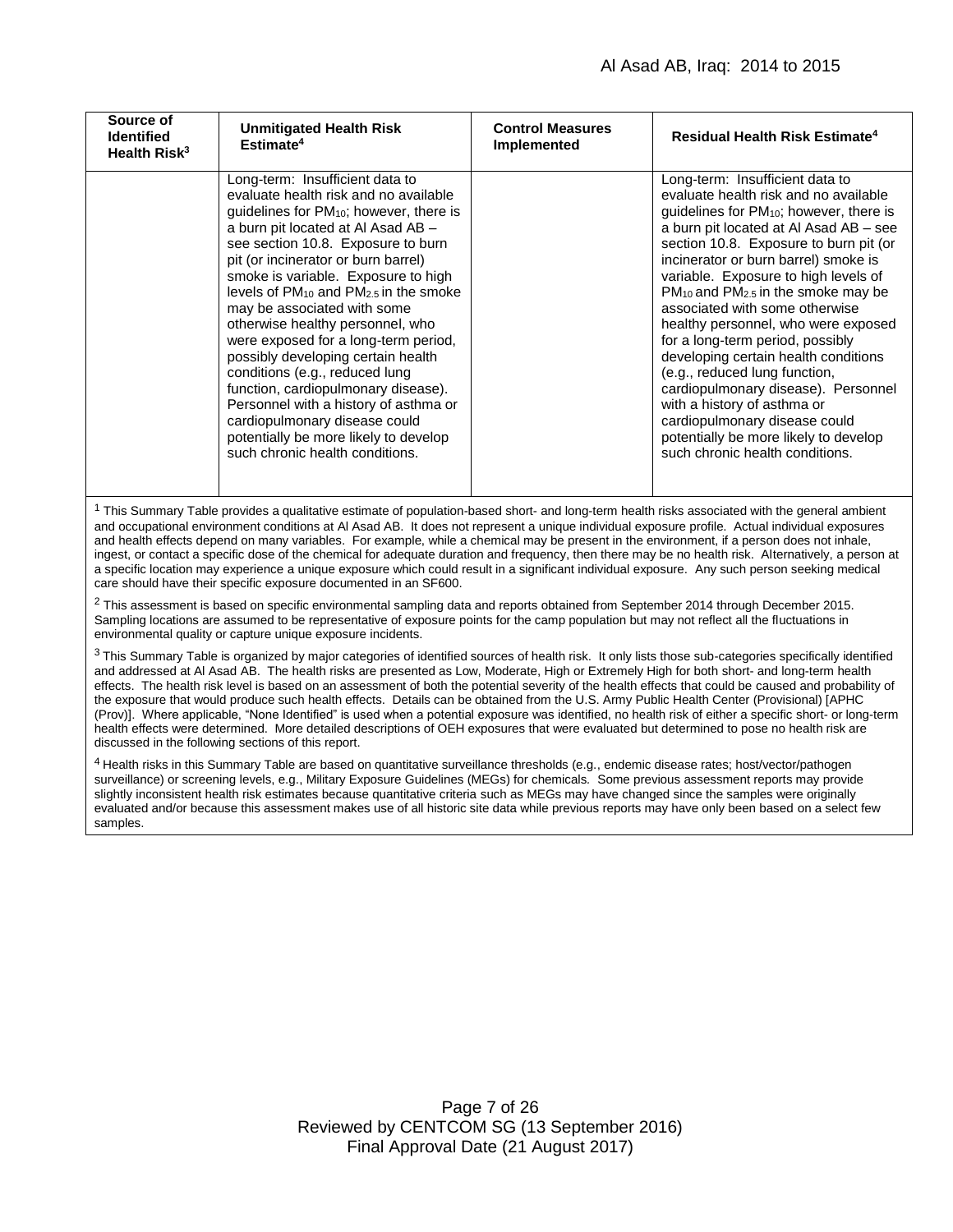# **1 Discussion of Health Risks at Al Asad AB, Iraq by Source**

The following sections provide additional information about the OEH conditions summarized above. All risk assessments were performed using the methodology described in the U. S. Army Public Health Command Technical Guide 230, *Environmental Health Risk Assessment and Chemical Exposure Guidelines for Deployed Military Personnel* (Reference 5). All OEH risk estimates represent residual risk after accounting for preventive controls in place. Occupational exposures and exposures to endemic diseases are greatly reduced by preventive measures. For environmental exposures related to airborne dust, there are limited preventive measures available, and available measures have little efficacy in reducing exposure to ambient conditions.

The ProUCL version 5.0 software package was used for statistical analyses (Reference 6). Means are followed by standard deviation (SD). Risk characterization was based on the 95% upper confidence level of the arithmetic mean (95% UCL) or the arithmetic mean depending on the quality and quantity of the data being evaluated. The sample mean is an uncertain estimate of the true mean of the population exposure point concentration (PEPC). The 95% UCL reduces the uncertainty inherent in the sample mean and states with a higher level of confidence that the mean PEPC is no greater than the 95% UCL.

# **2 Air**

# 2.1 Site-Specific Sources Identified

Personnel deployed to Al Asad AB were exposed to various airborne contaminants as identified by monitoring and sampling efforts between September 2014 and December 2015. Sources of airborne contaminants at the base camp included diesel vehicle and generator exhaust, dust from unpaved roads and surfaces, operation of one cement plant, aircraft exhaust, incinerators, and burn pits. In addition, dust storms, periods of high winds, and vehicle traffic passing through moon dust (very fine silts with the consistency of talcum powder) contributed to PM exposures above health-based MEGs at Al Asad AB.

2.2 Particulate Matter, less than 10 micrometers (PM<sub>10</sub>)

2.2.1 Exposure Guidelines:

Short-term (24-hour)  $PM_{10}$  (micrograms per cubic meter, (μg/m<sup>3</sup>):

- 
- $\bullet$  Marginal MEG = 420
- $\bullet$  Critical MEG = 600

2.2.2 Sample data/Notes:

There were no  $PM_{10}$  samples from AI Asad AB.

2.2.3 Short-term and long-term health risks:

# **Not Evaluated.**

Page 8 of 26 Reviewed by CENTCOM SG (13 September 2016) Final Approval Date (21 August 2017)

Long-term  $PM_{10}$  MEG ( $\mu$ g/m<sup>3</sup>):

• Negligible MEG = 250 **and 1** Not defined and not available.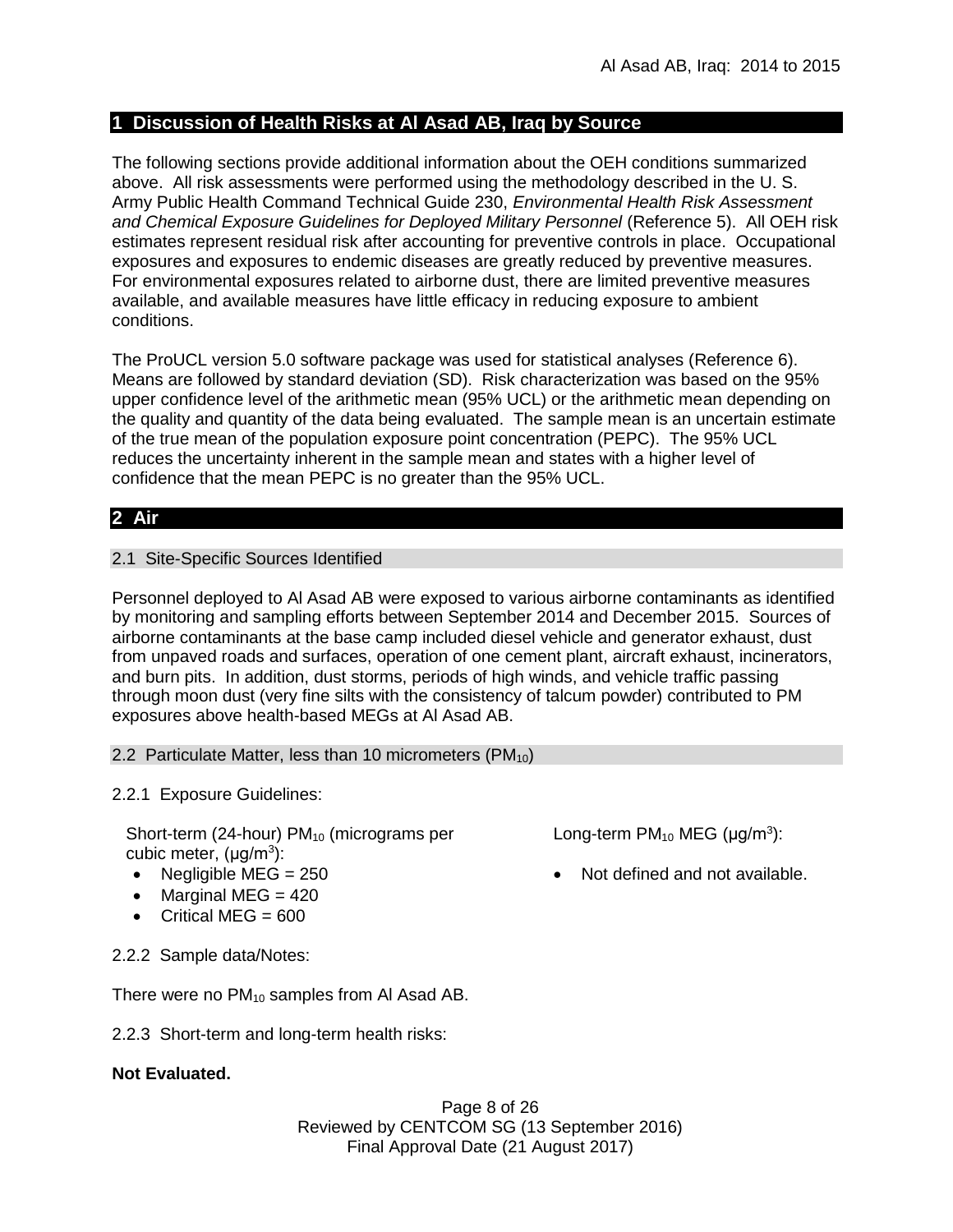# 2.3 Particulate Matter, less than 2.5 micrometers ( $PM<sub>2.5</sub>$ )

2.3.1 Exposure Guidelines:

Short-term (24-hour)  $PM<sub>2.5</sub>$  ( $\mu$ g/m<sup>3</sup>):

- Negligible MEG = 65 Negligible MEG = 15
- Marginal MEG =  $250$   $\bullet$  Marginal MEG =  $65$
- Critical MEG  $= 500$

): Long-term (1-year)  $PM_{2.5}$  MEGs ( $\mu$ g/m<sup>3</sup>):

- 
- 

2.3.2 Sample data/Notes:

Twenty-five valid PM<sub>2.5</sub> samples were collected in February (n=7), April (n=10) and September  $(n=8)$  2015. The range of 24-hour PM<sub>2.5</sub> concentrations was 15  $\mu q/m^3 - 375 \mu q/m^3$  with an average concentration of 104  $\mu$ g/m<sup>3</sup>, SD=86. There were no sampling data for 2014.

2.3.3 Short-term and long-term health risks:

**Not Evaluated.** The data were not representative of annual exposure and were insufficient to characterize the potential short-term and long-term health risks from  $PM_{2.5}$  exposure to U.S. personnel.

# 2.4 Airborne Metals from  $PM_{10}$  and  $PM_{2.5}$ .

2.4.1 Samples data/Notes:

Twenty-five valid PM2.5 airborne metal samples were collected at Al Asad AB in 2015 only. There were no sampling data for 2014. There were no  $PM_{10}$  airborne metal samples.

2.4.2 Short-term and long-term health risks:

No metals exceeded their respective Negligible MEGS. However, data were not representative of annual exposure and were insufficient to characterize the potential short-term and long-term health risks from PM<sub>2.5</sub> airborne metal exposure to U.S. personnel.

### 2.5 Volatile Organic Compounds (VOCs)

The likely sources of VOCs on Al Asad AB were the result of fuel storage and transfers between storage tanks, vehicles and aircraft and vehicle and aircraft emissions.

2.5.1 Sample data/Notes:

Thirteen valid VOC air samples were collected at Al Asad AB in February (three samples), April (six samples) and September (four samples) 2015*.* There were no sampling data for 2014.

2.5.2 Short-term and long-term health risks:

No VOCs exceeded their respective Negligible MEGS. The data were not representative of annual exposure and were insufficient to characterize the potential short-term and long-term health risks from VOCs exposure to U.S. personnel.

> Page 9 of 26 Reviewed by CENTCOM SG (13 September 2016) Final Approval Date (21 August 2017)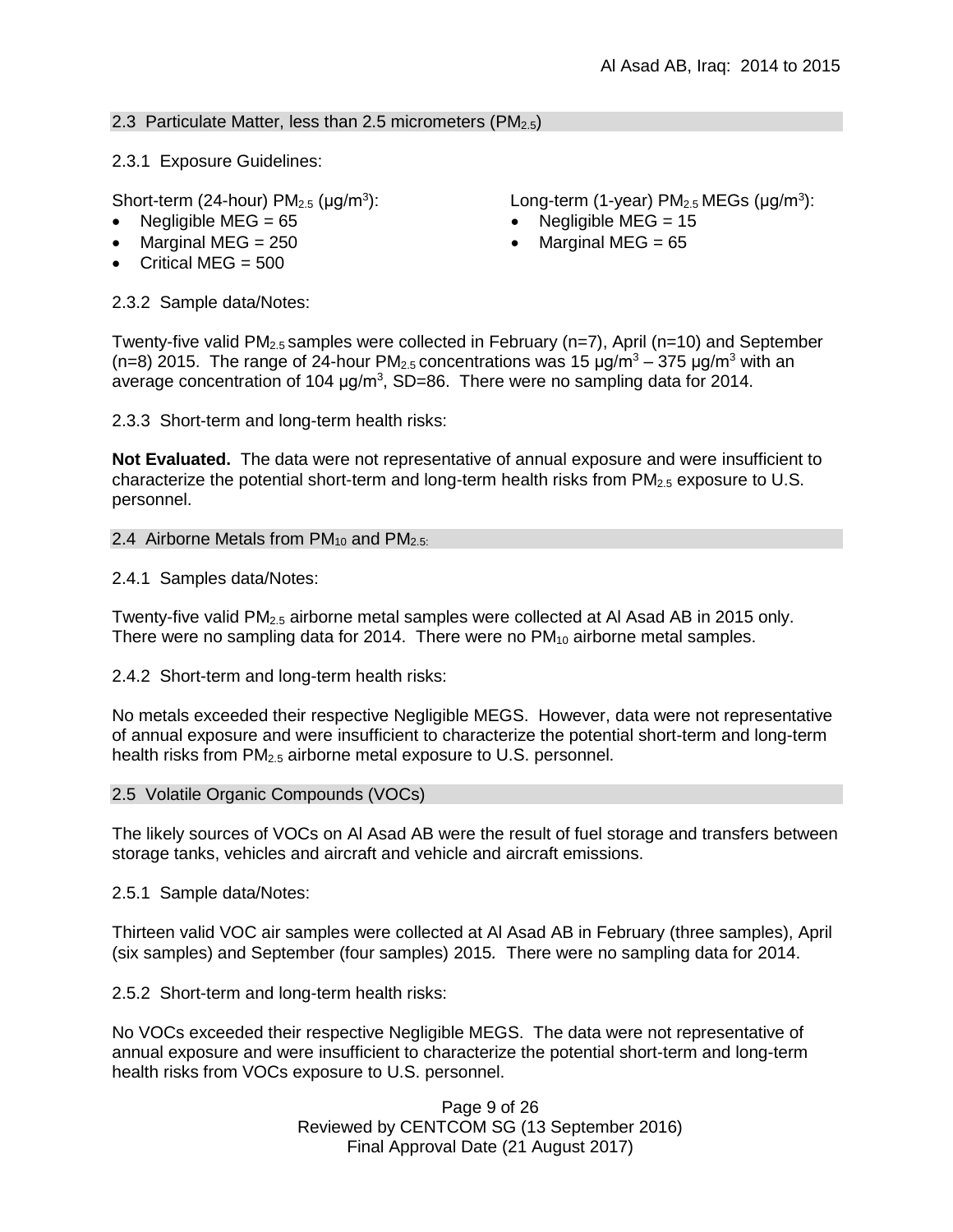### **3 Soil**

# 3.1 Site-Specific Sources Identified

3.1.1 Sample data/Notes*:*

Three valid soil samples were collected at Al Asad AB in February (one sample) and April (two samples) 2015. The three composite samples were taken at the running track, in the living area, and in the burn pit area. There were no sampling data for 2014.

The primary soil contamination exposure pathways are via dermal contact and dust inhalation. Typical parameters analyzed for included semi volatile organic compounds (SVOCs), heavy metals, polychlorinated biphenyls (PCBs), pesticides, herbicides. If the contaminant was known or suspected, other parameters may have been analyzed for (i.e., Total petroleum hydrocarbons (TPH) and polycyclic aromatic hydrocarbons (PAH) near fuel spills). For the risk assessment, personnel are assumed to remain at this location for 6 months to 1 year.

3.1.2 Short-term health risk:

Currently, sampling data for soil are not evaluated for short-term (acute) health risks.

3.1.3Long-term health risk:

No parameters exceeded 1-year Negligible MEGs.

# **4 Water**

In order to assess the risk to U.S. personnel from exposure to water in theater, the Army Public Health Center (Provisional) (APHC (Prov)) identified the most probable exposure pathways based on available information. The water exposures considered were the ingestion of water used for drinking and the use of water for non-drinking purposes (such as personal hygiene, or showering).

### 4.1 Drinking Water

4.1.1 Site-Specific Sources Identified:

There were no drinking water samples from Al Asad AB.

4.1.2 Short-term and long-term health risks:

### **Not Evaluated.**

4.2 Water: Used for Other Purposes (Personal Hygiene, Showering, etc.)

U.S. personnel used the ROWPU-treated water supply and raw well water at Al Asad AB for non-drinking purposes (i.e., personal hygiene, and showering, etc.).

> Page 10 of 26 Reviewed by CENTCOM SG (13 September 2016) Final Approval Date (21 August 2017)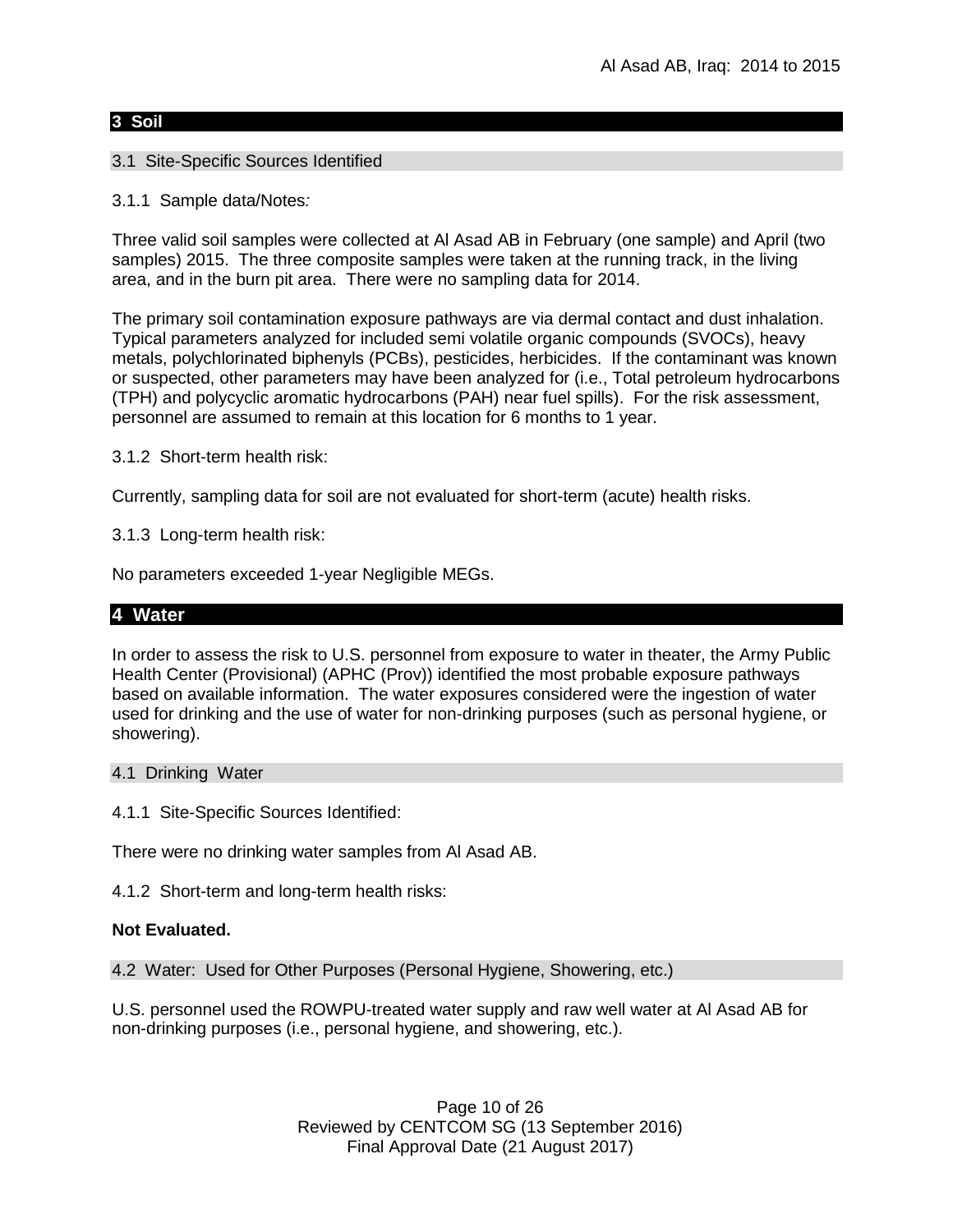#### 4.2.1 Sample data/Notes:

Six valid water samples representing non-drinking water were collected 2015 from ROWPUtreated water (three samples) and untreated, raw well water sources (three samples). There were no sampling data for 2014.

4.2.2 Short-term and long-term health risks:

Chloride (2,900 milligram/Liter (mg/L)) exceeded its respective 14-day 15L/day MEG (1500 mg/L). However, the data were not representative of annual exposure and were insufficient to characterize the potential short-term and long-term health risks from nondrinking water exposure to U.S. personnel.

# **5 Military Unique**

5.1 Chemical Biological, Radiological, Nuclear (CBRN) Weapons

No specific hazard sources were documented in the Defense Occupational and Environmental Health Readiness System (DOEHRS) or the Military Exposure Surveillance Library (MESL) from September 2014 to December 2015 timeframe (References 1 and 7).

#### 5.2 Depleted Uranium (DU)

No specific hazard sources were documented in the DOEHRS or the MESL from September 2014 to December 2015 timeframe (References 1 and 7).

#### 5.3 Ionizing Radiation

No specific hazard sources were documented in the DOEHRS or the MESL from September 2014 to December 2015 timeframe (References 1 and 7).

#### 5.4 Non-Ionizing Radiation

No specific hazard sources were documented in the DOEHRS or the MESL from September 2014 to December 2015 timeframe (References 1 and 7).

### **6 Endemic Diseases**

This document lists the endemic diseases reported in the region, its specific health risks and severity and general health information about the diseases. CENTCOM Modification (MOD) 12 (Reference 8) lists deployment requirements, to include immunizations and chemoprophylaxis, in effect during the timeframe of this POEMS.

#### 6.1 Foodborne and Waterborne Diseases

Foodborne and waterborne diseases in the area are transmitted through the consumption of local food and water. Local unapproved food and water sources (including ice) are heavily contaminated with pathogenic bacteria, parasites, and viruses to which most U.S. Service members have little or no natural immunity. Effective host nation disease surveillance does not

> Page 11 of 26 Reviewed by CENTCOM SG (13 September 2016) Final Approval Date (21 August 2017)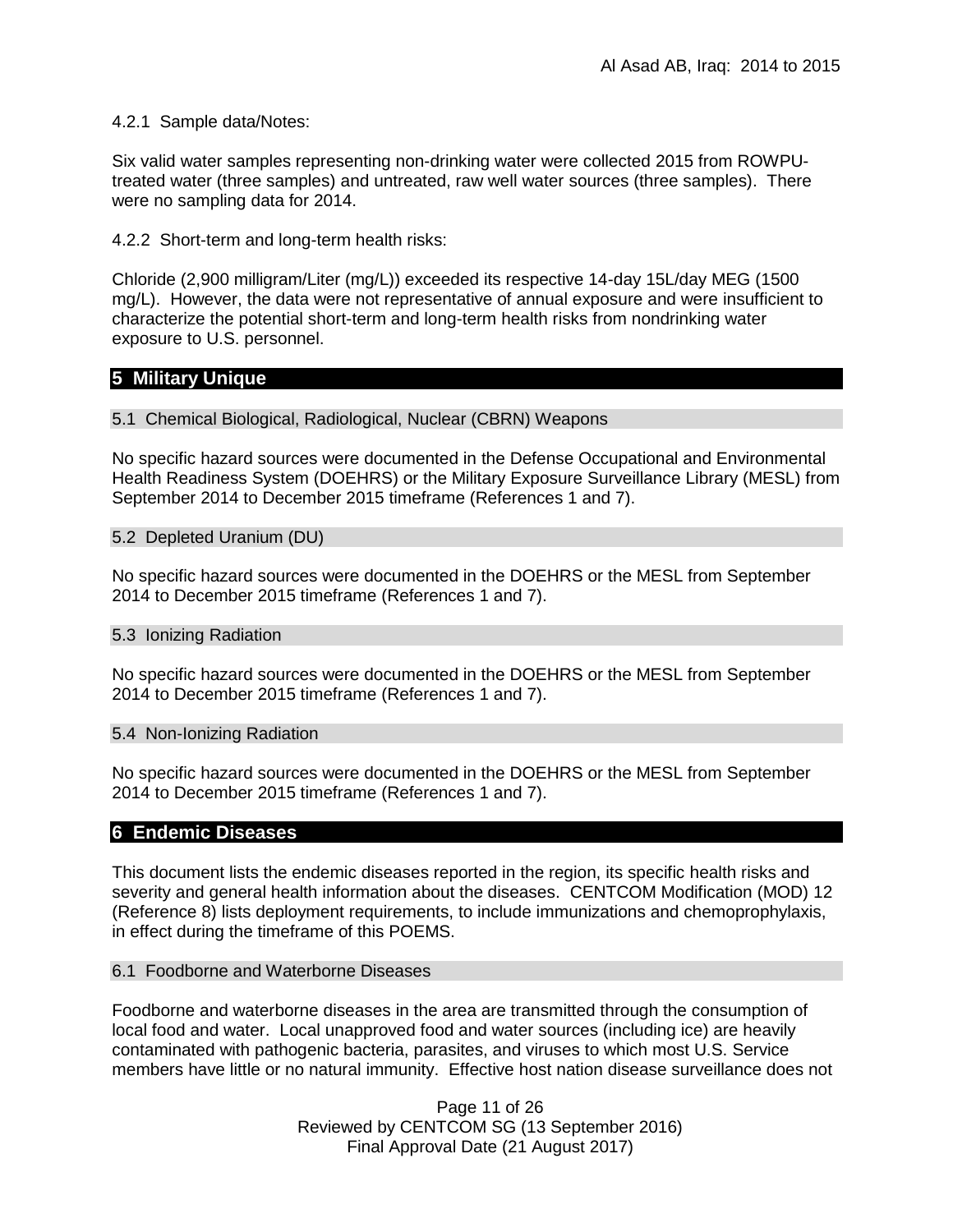exist within the country. Only a small fraction of diseases are identified or reported in host nation personnel. Diarrheal diseases are expected to temporarily incapacitate a very high percentage of U.S. personnel within days if local food, water, or ice is consumed. Hepatitis A and typhoid fever infections typically cause prolonged illness in a smaller percentage of unvaccinated personnel. Vaccinations are required for DOD personnel and contractors. In addition, although not specifically assessed in this document, significant outbreaks of viral gastroenteritis (e.g., norovirus) and food poisoning (e.g., Bacillus cereus,

Clostridium perfringens, Staphylococcus) may occur. Key disease risks are summarized below:

Mitigation strategies were in place and included consuming food and water from approved sources, vaccinations (when available), frequent hand washing, and general sanitation practices.

### 6.1.1 Diarrheal diseases (bacteriological):

**High, mitigated to Low**: Unmitigated health risk to U.S. personnel was High year round. Diarrheal diseases (bacteriological) could be expected to temporarily incapacitate a very high percentage of personnel (potentially over 50% per month) within days if local food, water, or ice was consumed. Field conditions (including lack of hand washing and primitive sanitation) may facilitate person-to-person spread and epidemics. Typically, these result in mild disease treated in outpatient setting; recovery and return to duty in less than 72 hours with appropriate therapy. A small proportion of infections may require greater than 72 hours limited duty, or hospitalization.

#### 6.1.2 Hepatitis A:

**High, mitigated to Low:** Unmitigated health risk to U.S. personnel was High year round. U.S. Personnel did not drink untreated water, and vaccination for Hepatitis A is required for deployment into the CENTCOM Area of Responsibility (AOR). Hepatitis A typically occurs after consumption of fecally contaminated food or water or through direct fecal-oral transmission under conditions of poor hygiene and sanitation. Field conditions (including primitive sanitation, lack of hand washing) may facilitate outbreaks driven by person-to-person spread. A typical case involves 1 to 3 weeks of debilitating symptoms, sometimes initially requiring inpatient care; recovery and return to duty may require a month or more.

### 6.1.3 Typhoid/paratyphoid Fever:

**High, mitigated to Low:** Unmitigated health risk to U.S. personnel was High year round. Risk was typically highest following spring floods. Typhoid and paratyphoid fever are acquired through the consumption of fecally contaminated food or water. The two diseases are clinically similar, and in areas where they are endemic, typhoid typically accounts for 90% of cases. Asymptomatic carriers are common with typhoid and contribute to sustained transmission. In countries with a mixture of primitive and modern sanitation and hygiene, outbreaks of typhoid fever can occur and may involve all age groups. A small number of cases (less than 1% per month attack rate) could occur among unvaccinated personnel consuming local food, water, or ice. With appropriate treatment, typhoid and paratyphoid fever are debilitating febrile illnesses typically requiring 1 to 7 days of supportive care, followed by return to duty.

> Page 12 of 26 Reviewed by CENTCOM SG (13 September 2016) Final Approval Date (21 August 2017)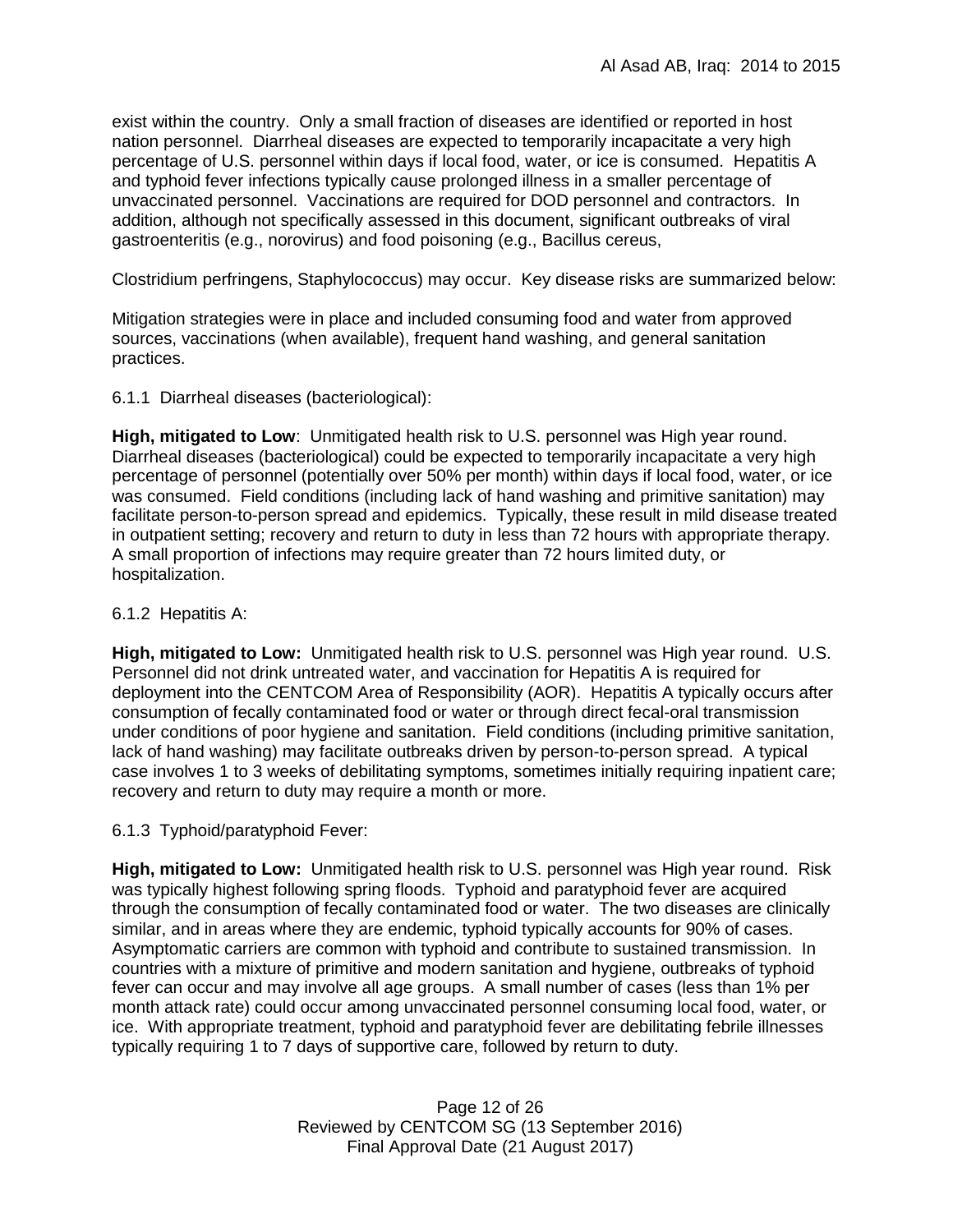# 6.1.4 Diarrhea – protozoal:

**Moderate, mitigated to Low:** Unmitigated health risk to U.S. personnel was Moderate year round. Risk was typically highest following spring floods. In general, *Cryptosporidium* spp., *Entamoeba histolytica*, and *Giardia lamblia* were the most common protozoal causes of diarrhea wherever sanitary conditions were significantly below U.S. standards. A small number of cases (less than 1% per month attack rate) could occur among personnel consuming local food, water, or ice. Outbreaks affecting a higher percentage of personnel were possible with *Cryptosporidium*. Symptomatic cases may vary in severity; typically mild disease demonstrating recovery and return to duty in less than 72 hours with appropriate therapy; severe cases may require 1 to 7 days of supportive care, followed by return to duty.

# 6.1.5 Brucellosis:

**Moderate, mitigated to Low:** Unmitigated health risk to U.S. personnel was Moderate year round. Brucellosis is a common disease in cattle, sheep, goats, swine, and some wildlife species in most developing countries. Humans contract brucellosis through consumption of contaminated dairy products (or foods made with such products) or by occupational exposures to infected animals. The health risk from direct animal contact was likely to be highest in rural areas where livestock were present. The health risk from contaminated dairy products exists countrywide, including urban areas. Rare cases (less than 0.1% per month attack rate) could occur among personnel consuming local dairy products or having direct contact with livestock. With appropriate treatment, brucellosis is a febrile illness of variable severity, potentially requiring inpatient care; convalescence is usually over 7 days even with appropriate treatment.

# 6.1.6 Diarrhea – cholera:

**Moderate, mitigated to Low:** Unmitigated health risk to U.S. personnel was Moderate year round. Development of symptomatic cholera requires exposure to large inoculums and typically is associated with ingestion of heavily contaminated food or water. Person-to-person spread of cholera occurs very infrequently, if at all. The majority of infections (75% or more, depending on biotype) among healthy adults are very mild or asymptomatic. Only a small percentage of infections are severe. Because cholera frequently causes serious public health impact, cholera cases are more likely to be reported under the International Health Regulations than other types of diarrhea. Rare cases (less than 0.1% per month attack rate) could occur among personnel consuming local food, water, or ice. Most symptomatic cases are mild, with recovery and return to duty in less than 72 hours on appropriate outpatient treatment; severe cases may require 1-7 days of supportive or inpatient care, followed by return to duty.

# 6.1.7 Hepatitis E:

**Moderate, mitigated to Low:** Unmitigated health risk to U.S. personnel was Moderate year round. Risk was typically highest following spring floods. Hepatitis E occurs in four major genotypes. Genotypes 1 and 2, found primarily in Africa and Asia, cause large numbers of sporadic cases, as well as large outbreaks. Fecal contamination of drinking water is the most common source of exposure for these genotypes. Large outbreaks are usually associated with particularly severe breakdowns in baseline sanitation, as often occurs during heavy rainfall which increases mixing of sewage and drinking water sources. Secondary household cases from person-to-person transmission are uncommon. Unlike hepatitis A, where local populations living in poor sanitary conditions were usually highly immune from childhood exposures,

> Page 13 of 26 Reviewed by CENTCOM SG (13 September 2016) Final Approval Date (21 August 2017)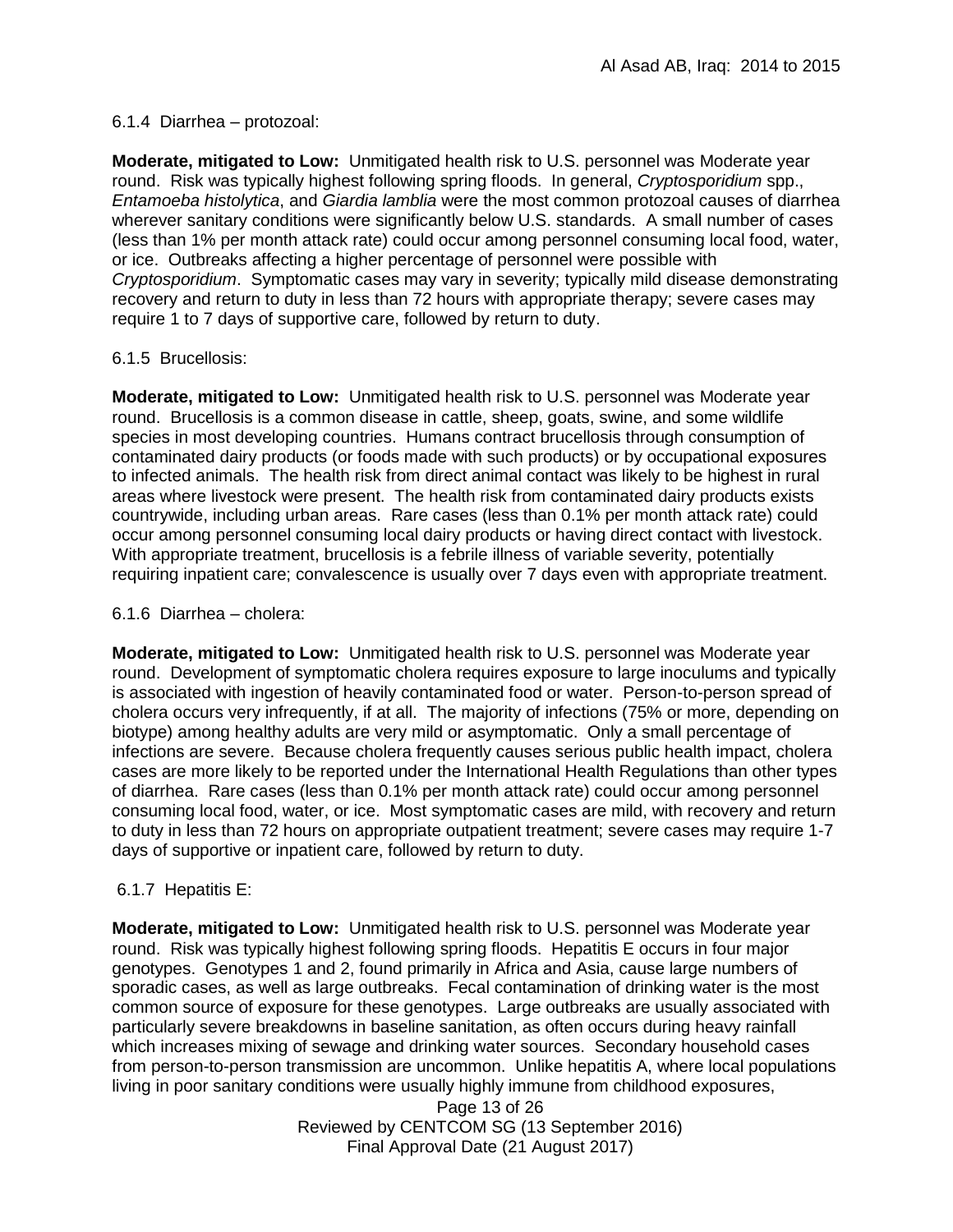immunity levels for hepatitis E were often much lower, even in areas of extremely poor sanitation. Typically, outbreaks of hepatitis E occur primarily among adults. Although data are insufficient to assess potential disease rates, we cannot rule out rates approaching 1% per month among personnel consuming local food, water, or ice. Rates may exceed 1% per month for personnel heavily exposed during outbreaks in the local population. Typical case involves 1 to 3 weeks of debilitating symptoms, sometimes initially requiring inpatient care; recovery and return to duty may require a month or more.

#### 6.1.8 Short-term health risk:

**Low:** The overall short-term unmitigated health risk associated with other foodborne and waterborne diseases at Al Asad AB was considered High (bacterial diarrhea, hepatitis A, typhoid fever) and Moderate (diarrhea-protozoal, diarrhea-cholera, brucellosis, hepatitis E) if local food or water was consumed. Confidence in the risk estimate was medium.

6.1.9 Long-term health risk:

**None identified based on available data**.Confidence in the risk estimate was medium.

#### 6.2 Arthropod Vector-Borne Diseases

During the warmer months, the climate and ecological habitat support populations of arthropod vectors, including mosquitoes, ticks, mites, and sandflies. Significant disease transmission is sustained countrywide, including urban areas. Mitigation strategies were in place and included proper wear of treated uniforms, application of repellent to exposed skin, and use of bed nets and chemoprophylaxis (when applicable). Additional methods included the use of pesticides, reduction of pest/breeding habitats, and engineering controls.

6.2.1 Malaria:

**None**: Indigenous transmission of malaria in Iraq was eliminated as of 2008 reducing risk among personnel exposed to mosquito bites to None.

6.2.2 Leishmaniasis:

**Moderate, mitigated to Low:** Unmitigated health risk to U.S. personnel was Moderate with seasonal transmission (March-November). Leishmaniasis is transmitted by sand flies. A small number of cases (less than 1% per month attack rate) could occur among personnel exposed to sandfly bites in areas with infected people, rodents, dogs, or other reservoir animals. In groups of personnel exposed to heavily infected sandflies in focal areas, attack rates can be very high (over 50%). There are two forms of the disease; cutaneous (acute form) and visceral (a more latent form of the disease). The leishmaniasis parasites may survive for years in infected individuals and this infection may go unrecognized by physicians in the U.S. when infections become symptomatic years later. Cutaneous infection is unlikely to be debilitating, though lesions may be disfiguring. Visceral leishmaniasis disease can cause severe febrile illness, which typically requires hospitalization with convalescence over 7 days.

> Page 14 of 26 Reviewed by CENTCOM SG (13 September 2016) Final Approval Date (21 August 2017)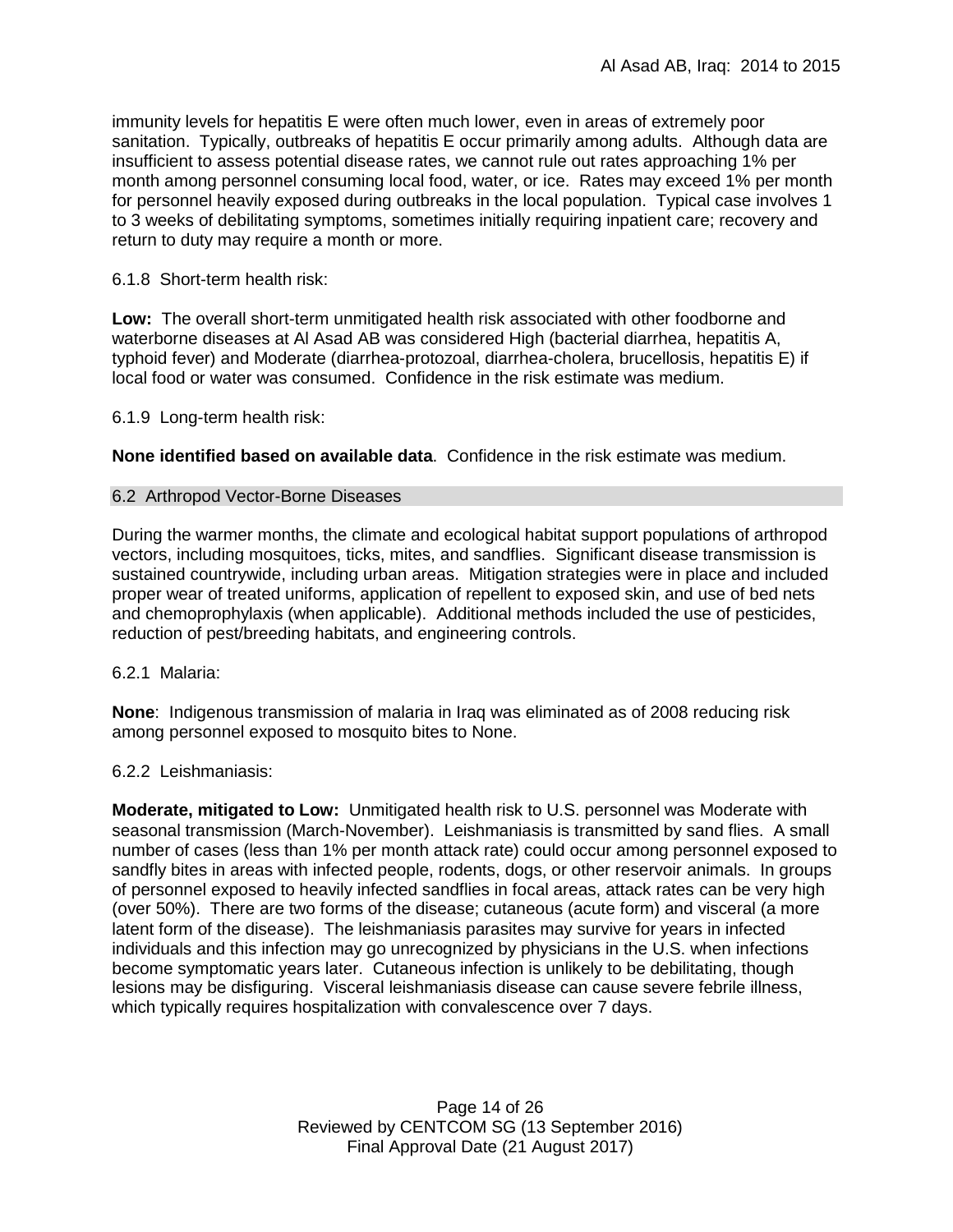# 6.2.3 Sandfly fever:

**Moderate, mitigated to Low:** Unmitigated health risk to U.S. personnel was Moderate with seasonal transmission (May-June and September-October). The disease is transmitted by sandflies, which typically bite at night and breed in dark places rich in organic matter, particularly in rodent or other animal burrows. Rare cases are possible. Although data are insufficient to assess potential disease rates, 1% to 10% of personnel could be affected per month; under worst conditions disease rates can be as high as 50% with no mitigation measures in place. Incidents can result in debilitating febrile illness typically requiring 1 to 7 days of supportive care followed by return to duty.

# 6.2.4 Crimean-Congo hemorrhagic fever:

**Moderate, mitigated to Low:** Unmitigated health risk to U.S. personnel was Moderate year round. Crimean-Congo hemorrhagic fever (CCHF) infections can occur as sporadic cases or clusters of cases, and are associated with tick bites or occupational contact with blood or secretions from infected animals. Outbreaks of CCHF occur infrequently. It is a very severe illness typically requiring intensive care with fatality rates from 5% to 50%.

6.2.5 Sindbis (and Sindbis-like viruses):

**Low**: Unmitigated health risk to U.S. personnel was Low with seasonal transmission (April-November). Sindbis and sindbis-like viruses are maintained in a bird-mosquito cycle in rural areas and occasionally caused limited outbreaks among humans. The viruses are transmitted by a variety of *Culex* mosquito species found primarily in rural areas. A variety of bird species may serve as reservoir or amplifying hosts. Extremely rare cases (less than 0.01% per month attack rate) could have occurred seasonally (April – November). Debilitating febrile illness often accompanied by rash typically requires 1 to 7 days of supportive care; significant arthralgias may persist for several weeks or more in some cases.

6.2.6 Rickettsioses, tickborne (spotted fever group):

**Low**: Unmitigated health risk to U.S. personnel was Low with seasonal transmission (April-November). Rare cases (less than 0.1% per month) of rickettsioses disease are possible among personnel exposed to tick bites. Rickettsioses are transmitted by multiple species of hard ticks, including *Rhipicephalus* spp., which are associated with dogs. Other species of ticks, including *Ixodes* are also capable of transmitting rickettsial pathogens in this group. In addition to dogs, various rodents and other animals also may serve as reservoirs. Ticks are most prevalent from April through November. Incidents can result in debilitating febrile illness, which may require 1 to 7 days of supportive care followed by return to duty.

6.2.7 Typhus-murine (fleaborne):

**Low**: Unmitigated health risk to U.S. personnel was Low year round. Typhus-murine is assessed as present, but at unknown levels. Rare cases are possible among personnel exposed to rodents (particularly rats) and fleabites. Incidents may result in debilitating febrile illness typically requiring 1 to 7 days of supportive care followed by return to duty.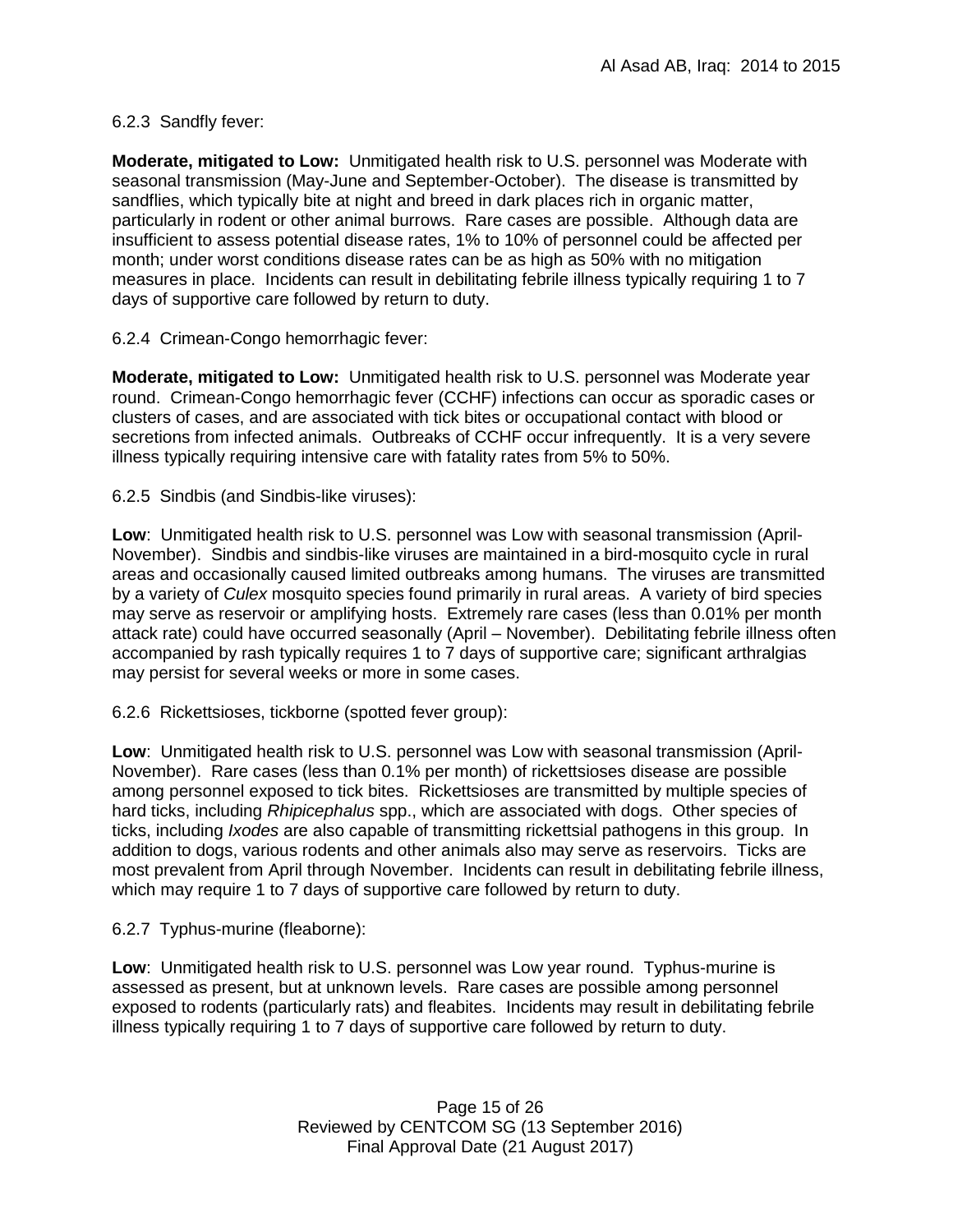# 6.2.8 West Nile fever:

**Low:** Unmitigated health risk to U.S. personnel was Low with seasonal transmission (April-November). West Nile fever was present and maintained by the bird population and mosquitoes that help to transfer the diseases from birds to humans. The majority of infections in young, healthy adults are asymptomatic although it can result in fever, headache, tiredness, and body aches, occasionally with a skin rash (on the trunk of the body) and swollen lymph glands. West Nile fever is a febrile illness typically requiring 1-7 days of inpatient care followed by return to duty; convalescence may be prolonged.

# 6.2.9 Short-term health risk:

**Low:** The overall short-term unmitigated health risk associated with arthropod vector-borne diseases at Al Asad AB was considered Moderate (for sandfly fever, leishmaniasis (cutaneous and visceral), and Crimean-Congo hemorrhagic fever) and Low (for rickettsioses, typhus-murine (fleaborne), West Nile fever, and sindbis). Preventive measures such as proper wear of treated uniforms and application of repellent to exposed skin reduced the health risk to Low to none for arthropod vector-vector borne diseases. Confidence in the risk estimate was medium.

6.2.10 Long-term health risk:

**Low:** The unmitigated risk is Moderate for leishmaniasis-visceral (chronic). Risk was reduced to Low by proper wear of the uniform and application of repellent to exposed skin. Confidence in the risk estimate is high.

### 6.3 Water Contact Diseases

Tactical operations or recreational activities that involve extensive contact with surface water such as lakes, streams, rivers, or flooded fields may result in significant exposure to leptospirosis and schistosomiasis. Arid portions of Iraq without permanent or persistent bodies of surface water do not support transmission of leptospirosis or schistosomiasis. Risk was restricted primarily to areas along rivers and lakes. These diseases can debilitate personnel for up to a week or more. Leptospirosis risk typically increases during flooding. In addition, although not specifically assessed in this document, bodies of surface water are likely to be contaminated with human and animal waste. Activities such as wading or swimming may result in exposure to enteric diseases including diarrhea and hepatitis via incidental ingestion of water. Prolonged water contact also may lead to the development of a variety of potentially debilitating skin conditions including bacterial or fungal dermatitis. Mitigation strategies were in place and included avoiding water contact and recreational water activities, proper wear of uniform (especially footwear), and protective coverings for cuts/abraded skin.

### 6.3.1 Leptospirosis:

**Moderate, mitigated to Low**: Unmitigated health risk to U.S. personnel was Moderate with seasonal transmission (April-November). Human infections occur through exposure to water or soil contaminated by infected animals and is associated with wading, and swimming in contaminated, untreated open water. The occurrence of flooding after heavy rainfall facilitates the spread of the organism because as water saturates the environment *Leptospira* present in the soil passes directly into surface waters. *Leptospira* can enter the body through cut or abraded skin, mucous membranes, and conjunctivae. Infection may also occur from ingestion

> Page 16 of 26 Reviewed by CENTCOM SG (13 September 2016) Final Approval Date (21 August 2017)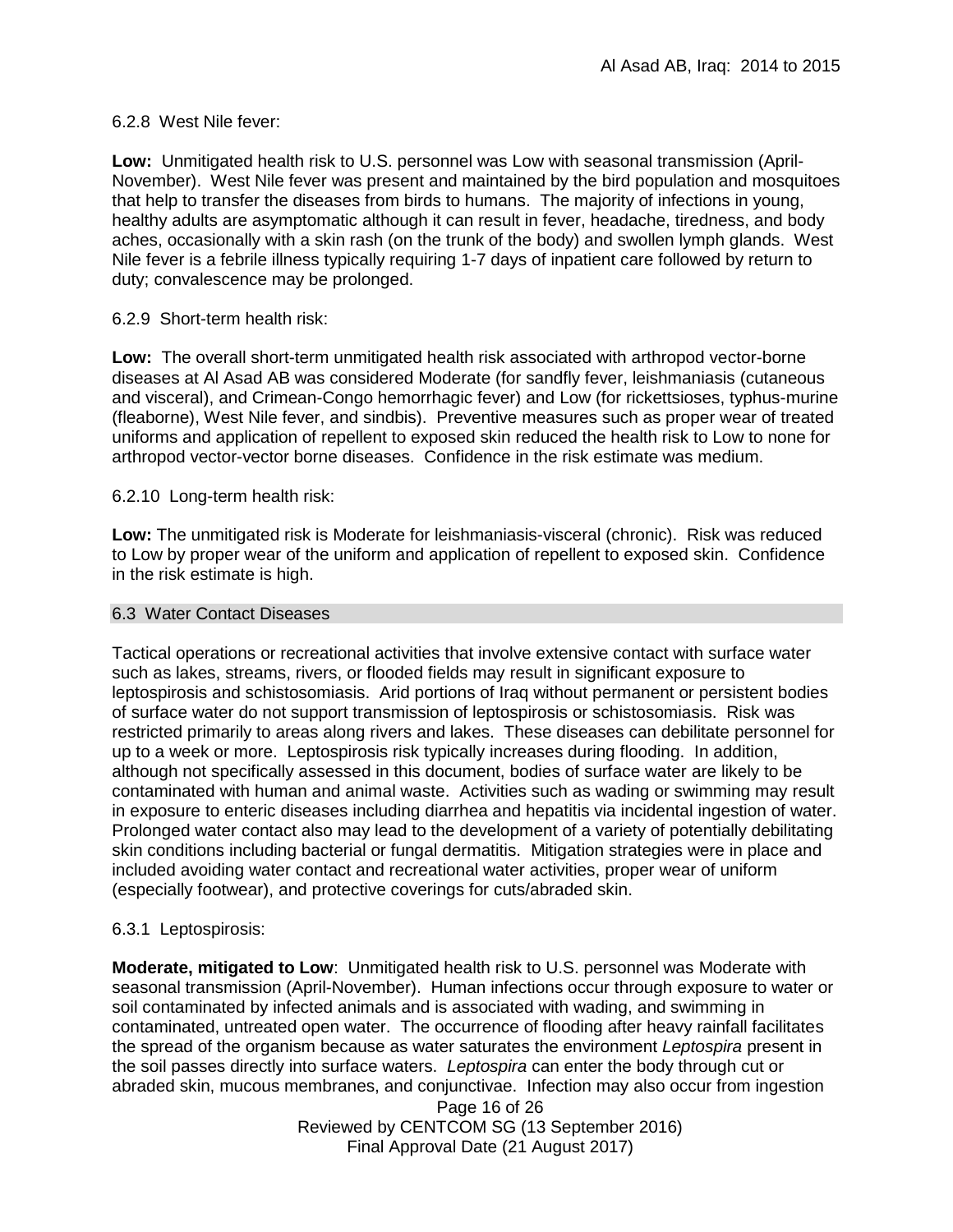of contaminated water. The acute, generalized illness associated with infection may mimic other tropical diseases (for example, dengue fever, malaria, and typhus), and common symptoms include fever, chills, myalgia, nausea, diarrhea, cough, and conjunctival suffusion. Manifestations of severe disease can include jaundice, renal failure, hemorrhage, pneumonitis, and hemodynamic collapse. Recreational activities involving extensive water contact may result in personnel being temporarily debilitated with leptospirosis.

# 6.3.2 Schistosomiasis:

**Moderate, mitigated to Low**: Unmitigated health risk to U.S. personnel was Moderate with seasonal transmission (April-November). Humans are the principal reservoir for schistosomes; humans shed schistosome eggs in urine or feces. Animals such as cattle and water buffalo may also be significant reservoirs. Rare cases (less than 0.1% per month attack rate) may occur among personnel wading or swimming in lakes, streams, or irrigated fields, which were frequently contaminated with human and animal waste containing schistosome eggs. In groups with prolonged exposure to heavily contaminated foci, attack rates may exceed 10%. Exceptionally heavy concentrations of schistosomes may occur in discrete foci, which were difficult to distinguish from less contaminated areas. In non-immune personnel exposed to such foci, rates of acute schistosomiasis may be over 50%. Mild infections are generally asymptomatic. In very heavy acute infections, a febrile illness (acute schistosomiasis) may occur, especially with *Schistosoma japonicum* and *S. mansoni*, requiring hospitalization and convalescence over 7 days.

6.3.3 Short-term health risk:

**Low:** The overall short-term unmitigated health risk associated with water contact diseases at Al Asad AB was considered Moderate (for leptospirosis and schistosomiasis). Preventive measures such as avoiding water contact and recreational water activities and protective coverings for cuts/abraded skin reduced the health risk from low to none. Confidence in the risk estimate was medium.

6.3.4 Long-term health risk:

None identified based on available data. Confidence in the risk estimate was medium.

### 6.4 Respiratory Diseases

Although not specifically assessed in this document, deployed U.S. Forces may be exposed to a wide variety of common respiratory infections in the local population. These include influenza, pertussis, viral upper respiratory infections, viral and bacterial pneumonia, and others. The U.S. military populations living in close-quarter conditions are at risk for substantial person-to-person spread of respiratory pathogens. Influenza is of particular concern because of its ability to debilitate large numbers of unvaccinated personnel for several days. Mitigation strategies were in place and included routine medical screenings, vaccination, enforcing minimum space allocation in housing units, implementing head-to-toe sleeping in crowded housing units, implementation of proper PPE when necessary for healthcare providers and detention facility personnel.

> Page 17 of 26 Reviewed by CENTCOM SG (13 September 2016) Final Approval Date (21 August 2017)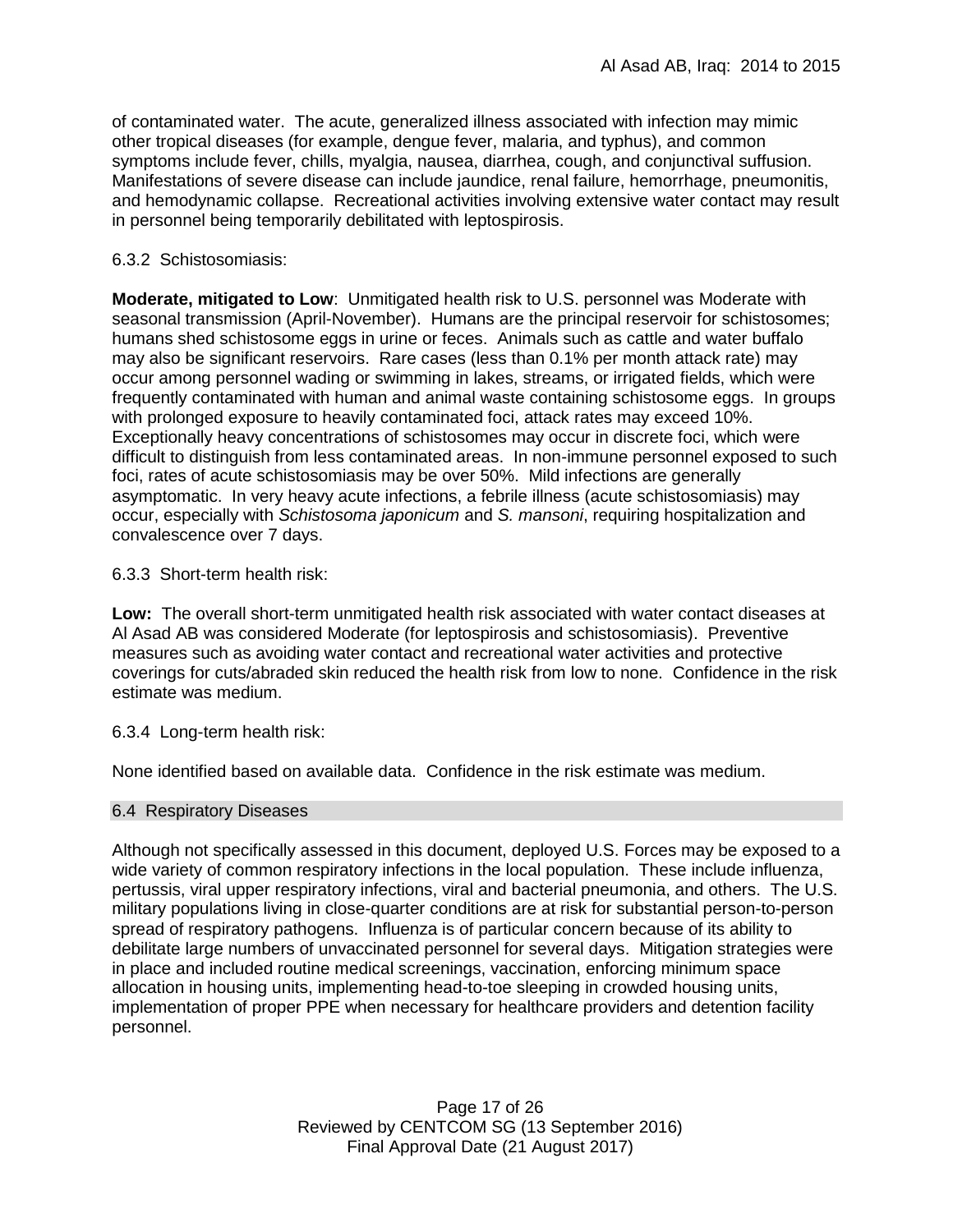# 6.4.1 Tuberculosis (TB):

**Moderate, mitigated to Low:** Unmitigated health risk to U.S. personnel was Moderate year round. Tuberculosis (TB) is usually transmitted through close and prolonged exposure to an active case of pulmonary or laryngeal TB, but can also occur with incidental contact. Individuals with prolonged indoor exposure to the local population are at increased risk for latent TB infection.

### 6.4.2 Meningococcal meningitis:

**Low:** Unmitigated health risk to U.S. personnel was Low year round. Meningococcal meningitis is transmitted from person to person through droplets of respiratory or throat secretions. Risk is comparable to the U.S. among unvaccinated personnel who have close contact with the local population. Close and prolonged contact facilitates the spread of this disease. Meningococcal meningitis is a potentially very severe disease typically requiring intensive care; fatalities may occur in 5-15% of cases.

### 6.4.3 Middle East Respiratory Syndrome-Coronavirus (MERS-CoV):

Low: Unmitigated health risk to U.S. personnel was Low year round. Although no cases have been reported in Iraq, Middle East respiratory syndrome coronavirus (MERS-CoV) is known to occur within the region. Most MERS patients developed severe acute respiratory illness with symptoms of fever, cough, and shortness of breath. MERS-CoV has spread from ill people to others through close contact, such as caring for or living with an infected person. The incubation period for MERS-CoV is usually about 5 to 6 days, but can range from 2 to 14 days. Currently, there is no vaccine to prevent MERS-CoV infection.

6.4.4 Short-term health risk:

**Low:** The overall short-term unmitigated health risk associated with respiratory diseases at Al Asad AB was considered Moderate (for tuberculosis) to Low (for meningococcal meningitis and MERS-CoV). Preventive measures such as vaccination and routine medical screenings reduced the health risk to low to none. Confidence in the risk estimate was medium.

6.4.5 Long-term health risk:

**None identified based on available data.** TB was evaluated as part of the post-deployment health assessment (PDHA). A TB skin test was required post-deployment if potentially exposed and was based upon individual service policies.

#### 6.5 Animal-Contact Diseases

#### 6.5.1 Rabies:

**Moderate, mitigated to Low:** Unmitigated health risk to U.S. personnel was Moderate year round. Occurrence in local animals was well above U.S. levels due to the lack of organized control programs. Dogs were the primary reservoir of rabies in Iraq, and a frequent source of human exposure. In June 2008, the New Jersey Health department in The United States reported a confirmed case of rabies in a mixed-breed dog recently imported from Iraq (Reference 9). Rabies is transmitted by exposure to the virus-laden saliva of an infected

> Page 18 of 26 Reviewed by CENTCOM SG (13 September 2016) Final Approval Date (21 August 2017)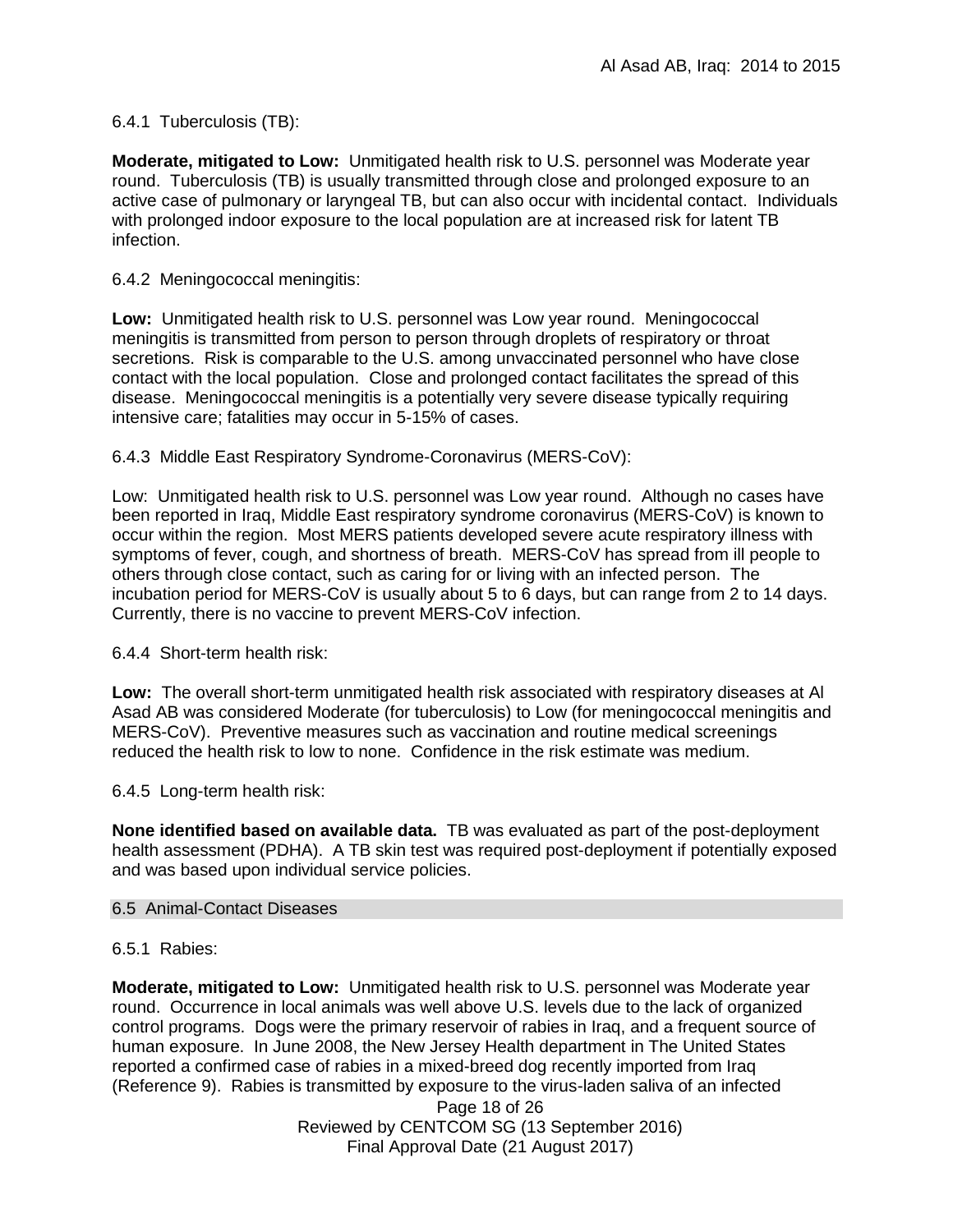animal, typically through bites, but could occur from scratches contaminated with the saliva. No cases of rabies acquired in Iraq have been identified in U.S. Service Members to date. The vast majority (>99%) of persons who develop rabies disease will do so within a year after a risk exposure, there have been rare reports of individuals presenting with rabies disease up to 6 years or more after their last known risk exposure. Mitigation strategies included command emphasis of CENTCOM GO 1B, reduction of animal habitats, active pest management programs, and timely treatment of feral animal scratches/bites.

## 6.5.2 Q-Fever:

**Moderate, mitigated to Low:** Unmitigated health risk to U.S. personnel was Moderate year round. Rare cases were possible among personnel exposed to aerosols from infected animals, with clusters of cases possible in some situations. Significant outbreaks (affecting 1-50%) could occur in personnel with heavy exposure to barnyards or other areas where animals are kept. Unpasteurized milk may also transmit infection. The primary route of exposure is respiratory, with an infectious dose as low as a single organism. Q-Fever is a debilitating febrile illness, sometimes presenting as pneumonia, typically requiring 1 to 7 days of inpatient care followed by return to duty. Mitigation strategies include consuming approved food sources, avoidance of animals and farms, dust abatement when working in these areas (wet mop, water sprayed on high volume traffic areas, etc.), and proper PPE for personnel working with animals, and immunization.

# 6.5.3 Anthrax:

**Low:** Unmitigated health risk to U.S. personnel was Low year round. Cutaneous and gastrointestinal anthrax are the most common forms of naturally occurring infection; cutaneous anthrax is transmitted by direct contact with infected animals or carcasses, including hides. Eating undercooked infected meat can result in contracting gastrointestinal anthrax. Pulmonary anthrax is contracted through inhalation of spores and is extremely rare. Cutaneous anthrax typically requires 1 to 7 days of supportive care with subsequent return to duty; gastrointestinal anthrax typically requires hospitalization, and has a high fatality rate if untreated. Mitigation strategies include consuming approved food sources, avoidance of animals and farms, dust abatement when working in these areas (wet mop, water sprayed on high volume traffic areas, etc.), and proper PPE for personnel working with animals, and immunization.

### 6.5.4 Avian Influenza:

**Low:** Unmitigated health risk to U.S. personnel was Low year round. Although avian influenza (AI) is easily transmitted among birds, bird-to-human transmission is extremely inefficient. Human-to-human transmission appears to be exceedingly rare, even with relatively close contact. Extremely rare cases (less than 0.01% per month attack rate) could occur. Incidence could result in very severe illness with fatality rate higher than 50% in symptomatic cases. Mitigation strategies included avoidance of birds/poultry and proper cooking temperatures for poultry products.

### 6.5.5 Short-term health risk:

**Low to None:** The overall short-term unmitigated health risk associated with animal contact diseases at Al Asad AB was considered Moderate (for rabies, Q-fever) to Low (for anthrax, avian influenza). Preventive measures such as consuming approved food sources;

> Page 19 of 26 Reviewed by CENTCOM SG (13 September 2016) Final Approval Date (21 August 2017)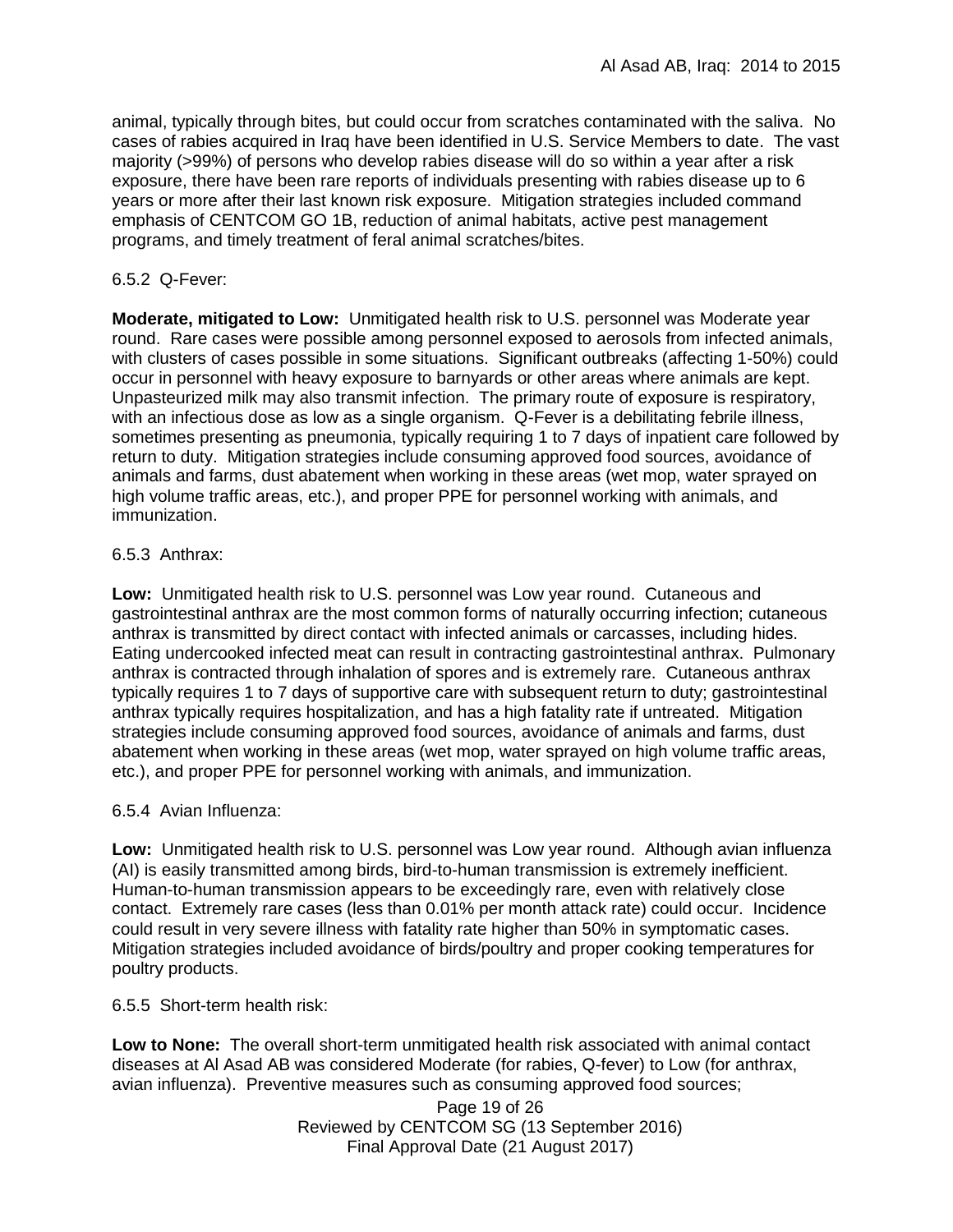immunization; and avoidance of animals and farms reduced the health risk to low to none. Confidence in risk estimate was medium.

6.5.6 Long-term health risk:

**Low:** The long-term risk for rabies is Low because the incubation period for rabies can be several years in rare cases.

## 6.6 Soil-transmitted helminths (hookworm, strongyloidiasis, cutaneous larva migrans)

**Low:** Unmitigated health risk to U.S. personnel was Low with seasonal transmission (April-November). Risk reduced with mitigation measures. A small number of cases (less than 0.1% per month attack rate) could occur among personnel with direct skin exposure to soil contaminated with human or animal feces (including sleeping on bare ground, walking barefoot). Initial skin symptoms typically are mild and are not debilitating. However, systemic symptoms of fever, cough, abdominal pain, nausea, and diarrhea may develop weeks to months after initial infection with hookworm or *Strongyloides*. More severe infections with high worm burden may be debilitating in some cases. Rates of infection in U.S. personnel will be highly variable, depending on specific local environmental conditions. Rates of infection in U.S. personnel are expected to be less than 1% per month in most locations. However, rates in some focal areas with heavily contaminated soil could exceed 1% per month.

6.6.1 Short-term health risks:

**Low:** Low for soil transmitted helminthes. Overall risk was further reduced with mitigation measures. Confidence in the health risk estimate is high.

6.6.2 Long-term health risks:

None identified based on available data.

# **7 Venomous Animals**

All information was taken directly from the Armed Forces Pest Management Board (Reference 10) and the Clinical Toxinology Resources web site from the University of Adelaide, Australia (Reference 11). The species listed below have home ranges that overlap the location of Al Asad AB, and may present a health risk if they are encountered by personnel. See Section 10.3 for more information about pesticides and pest control measures.

### 7.1 Spiders

 *Latrodectus pallidus*: Clinical effects uncertain, but related to medically important species, therefore major envenoming cannot be excluded.

# 7.2 Scorpions

 *Androctonus crassicauda* (black scorpion):Severe envenoming possible and potentially lethal, however most stings cause only severe local pain.

> Page 20 of 26 Reviewed by CENTCOM SG (13 September 2016) Final Approval Date (21 August 2017)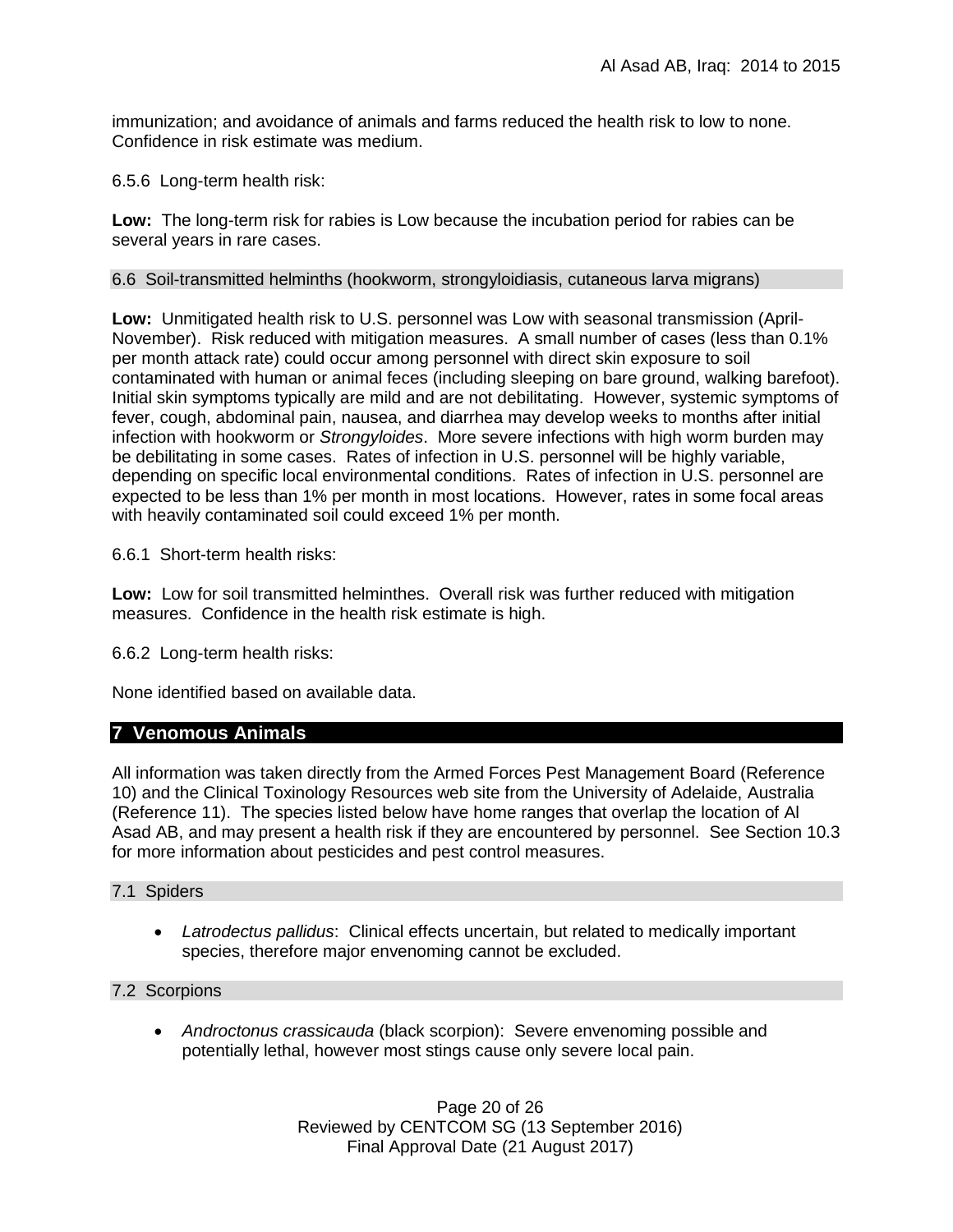- *Buthacus leptochelys*, *Buthacus macrocentrus*, *Compsobuthus jakesi*, *Compsobuthus matthiesseni*, *Compsobuthus werneri Odontobuthus doriae*, *Orthochirus iraqus*, and *Orthochirus scrobiculosus*: Clinical effects unknown; there are a number of dangerous Buthid scorpions, but also others known to cause minimal effects only. Without clinical data it is unclear where this species fits within that spectrum.
- *Euscorpius italicus* and *Scorpio maurus*: Mild envenoming only, not likely to prove lethal.
- *Hemiscorpius lepturus*: Severe envenoming possible, potentially lethal.
- *Hottentotta saulcyi*, *Hottentotta scaber*, and *Hottentotta schach*: Moderate envenoming possible but unlikely to prove lethal.

# 7.3 Snakes

- *Cerastes cerastes* (horned viper) and *Cerastes gasperettii* (Gasperetti's horned viper): Potentially lethal envenoming, though unlikely.
- *Echis sochureki* (Sochurek's saw-scaled viper): *M*oderate to severe, potentially lethal envenoming.
- *Malpolon moilensis* (Hooded Malpolon), *Malpolon monspessulanus* (Montpellier snake),

*Pseudocyclophis Persicus* (Persian horned viper)*, and Pseudocerastes persicus fieldi*  (Field's horned viper): Clinical effects unknown, but unlikely to cause significant envenoming.

 *Macrovipera lebetina* subspecies e*uphratica* and subspecies *obtuse* (Levantine viper),*and* 

*Vipera albicornuta* (white-horned viper) and *Walternnesia aegyptia* (black desert cobra): Severe envenoming possible, potentially lethal.

#### 7.4 Short-term health risk

**Low:** If encountered, effects of venom vary with species from mild localized swelling (e.g., *S. maurus*) to potentially lethal effects (e.g., *V. albicornuta*). Confidence in the health risk estimate is low (Reference 5, Table 3-6).

### 7.5Long-term health risk

### **None identified.**

### **8 Heat/Cold Stress**

Average temperatures in Iraq range from higher than 118 degrees Fahrenheit (°F) in July and August to below freezing in January based on historical climatological data from the U.S. Air Force Combat Climatology Center, 14<sup>th</sup> Weather Squadron (Reference 12). Most of the rainfall occurs from December through April and averages between 3.9 - 7.1 inches annually. Roughly, 90% of the annual rainfall occurs between November and April, most of it in the winter months from December through March. The remaining six months, particularly the hottest ones of June, July, and August, are dry.

The summer months are marked by two kinds of wind phenomena. The southern and southeasterly *sharqi*, a dry, dusty wind with occasional gusts of 50 miles per hour, occurs from

> Page 21 of 26 Reviewed by CENTCOM SG (13 September 2016) Final Approval Date (21 August 2017)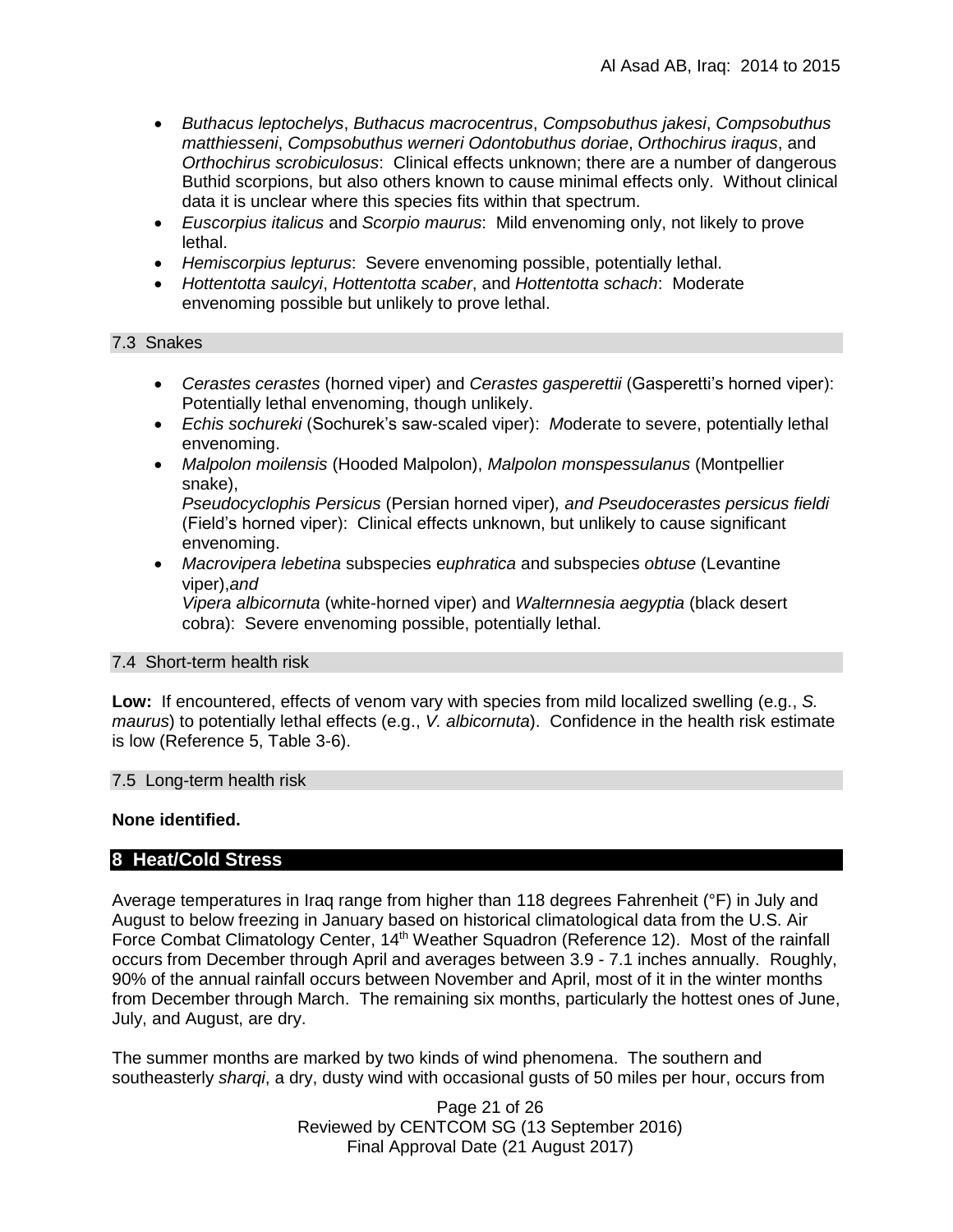April to early June and again from late September through November. It may last for a day at the beginning and end of the season but for several days at other times. This wind is often accompanied by violent dust storms that may rise to heights of several thousand meters (m) and close airports for brief periods. From mid-June to mid-September the prevailing wind, called the shamal, is from the north and northwest. It is a steady wind, absent only occasionally during this period. The very dry air brought by this shamal permits intensive sun heating of the land surface, but the breeze has some cooling effect. Heat stress/injuries and cold stress/injuries are largely dependent on operational and individual factors instead of environmental factors alone (Reference 13).

#### 8.1 Heat

8.1.1 Short-term health risk:

**Low:** The short-term health risk of heat injury was High in unacclimated personnel. Preventive measures such as work-rest cycles; and proper hydration reduced the health risk to low.

8.1.2 Long-term health risk:

**Low:** The long-term health risk may be greater to certain susceptible persons–those older (i.e., greater than 45 years), in lesser physical shape, or with underlying medical/health conditions. Long-term health implications from heat injuries were rare but could occur–especially from more serious heat injuries such as heat stroke.It was possible that high heat in conjunction with various chemical exposures could increase long-term health risks, though specific scientific evidence was not conclusive. Confidence in these risk estimates was medium.

#### 8.2 Cold

Short-term and Long-term health risks: The risk of cold injury was Low. Confidence in this risk estimate was medium.

# **9 Noise**

9.1 Continuous:

Aircraft operations have the potential to cause significant noise hazard to flight line and helicopter landing zone support personnel. Because of the potential noise hazard inherent in the helicopter landing zone, personnel are required to wear dual hearing protection when working on the flightline.

Personnel residing in close proximity to generators will routinely be exposed to noise levels as high as 82.0 decibels (dB). Although this is below the 85 dB threshold requiring hearing protection, it still presents a concern for hearing conservation.

9.1.1 Short-term health risk:

Low: The short-term risk of noise injury with appropriate hearing protection use is Low. Few exposed personnel (if any) are expected to have noticeable health effects during mission.

> Page 22 of 26 Reviewed by CENTCOM SG (13 September 2016) Final Approval Date (21 August 2017)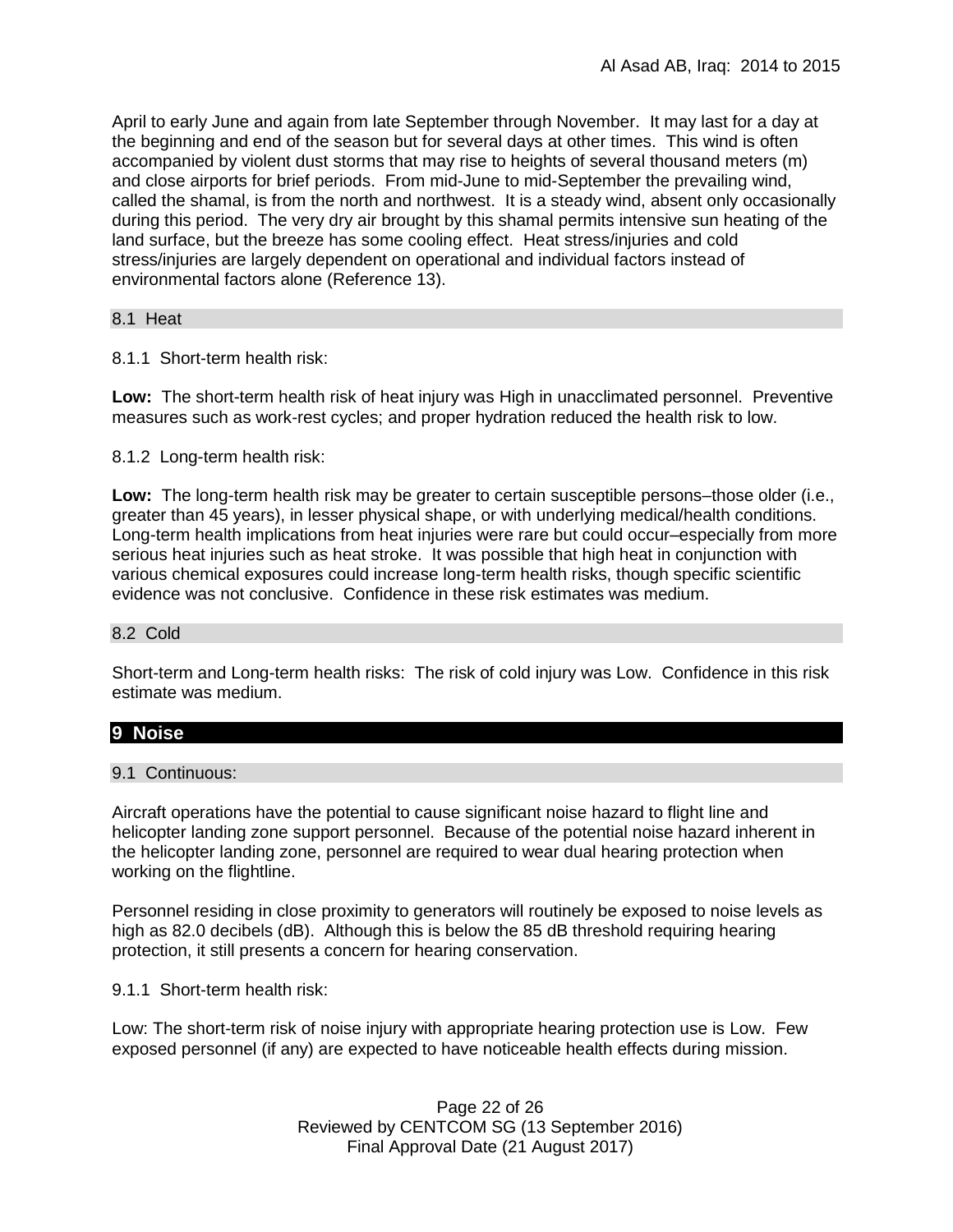## 9.1.2 Long-term health risk:

Low to Moderate: The long-term risk of noise injury with appropriate hearing protection use is Low with few exposed personnel (if any) are expected to develop delayed onset, irreversible effects. If protective measures are not used, the risk is elevated to Moderate and many exposed personnel are plausibly expected to develop delayed onset, irreversible effects.

## 9.2 Impulse:

No specific hazard sources were documented in the DOEHRS or the MESL from September 2014 to December 2015 (References 1 and 7).

# **10 Other Unique Occupational Hazards**

### 10.1 Potential environmental contamination sources

DOD personnel are exposed to various chemical, physical, ergonomic, and biological hazards in the course of performing their mission. These types of hazards depend on the mission of the unit and the operations and tasks, which the personnel are required to perform to complete their mission. The health risk associated with these hazards depends on a number of elements including what materials are used, how long the exposures last, what is done to the material, the environment where the task or operation is performed, and what controls are used. The hazards can include exposures to heavy metal particulates (e.g., lead, cadmium, manganese, chromium, and iron oxide), solvents, fuels, oils, and gases (e.g., carbon monoxide, carbon dioxide, oxides of nitrogen, and oxides of sulfur). Most of these exposures occur when performing maintenance task such as painting, grinding, welding, engine repair, or movement through contaminated areas. Exposures to these occupational hazards can occur through inhalation (air), skin contact, or ingestion; however, exposures through air are generally associated with the highest health risk.

### 10.2 Fuel/Petroleum Products/Industrial Chemical Spills

No specific hazard sources were documented in the DOEHRS or the MESL from September 2014 to December 2015 (References 1 and 7).

### 10.3 Pesticides/Pest Control

No specific hazard sources were documented in the DOEHRS or the MESL from September 2014 to December 2015 (References 1 and 7).

### 10.4 Waste Sites/Waste Disposal

A 100 square meter  $(m^2)$  burn pit was constructed 100 m west of the camp for disposal of solid waste. A burn barrel was also used within the camp for disposal of Regulated Medical Waste (RMW). Due to prevailing wind patterns and subsequent migration of the smoke plume, the burn pit was closed. Another 100-m<sup>2</sup> burn pit was constructed approximately 500 m west of the camp for disposal of solid waste. A 10-m<sup>2</sup> burn pit was constructed within the camp to replace the burn barrel used for the disposal of RMW (Reference 14).

> Page 23 of 26 Reviewed by CENTCOM SG (13 September 2016) Final Approval Date (21 August 2017)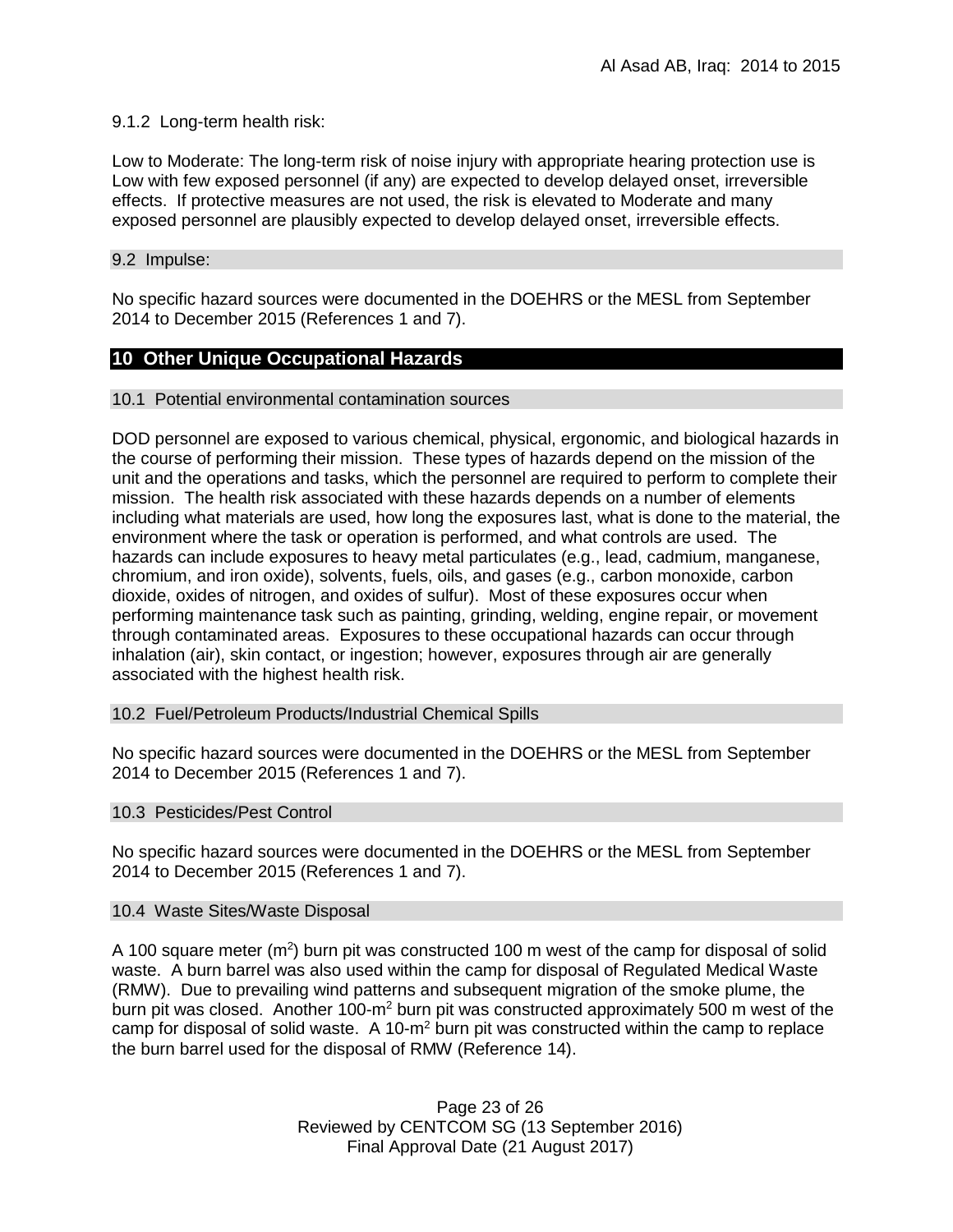#### 10.5 General Sanitation

No specific hazard sources were documented in the DOEHRS or the MESL from September 2014 to December 2015 (References 1 and 7).

#### 10.6 Lead- based Paint

No specific hazard sources were documented in the DOEHRS or the MESL from September 2014 to December 2015 (References 1 and 7).

#### 10.7 Asbestos

No specific hazard sources were documented in the DOEHRS or the MESL from September 2014 to December 2015 (References 1 and 7).

#### 10.8 Burn Pits

In December 2014, a burn pit was constructed 100 m west of the basecamp. This burn pit was closed due to prevailing winds and subsequent migration of the smoke plume. In March 2015, another burn pit was constructed approximately 500 m west of the camp to replace the closed burn pit (Reference 14). A 10-  $m^2$  burn pit was also constructed within the camp to replace a burn barrel used for the disposal of RMW. In the notes for Al Asad AB, six air samples were taken at locations near the burn pit. Short-term and long-term health risks could not be assessed due to insufficient data quantity.

While not specific to Al Asad AB, the consolidated epidemiological and environmental sampling and studies on burn pits that have been conducted as of the date of this publication have been unable to determine whether an association does or does not exist between exposures to emissions from the burn pits and long-term health effects (Reference 15). The Institute of Medicine committee's (Reference 15) review of the literature and the data suggests that service in Iraq or Afghanistan (i.e., a broader consideration of air pollution than exposure only to burn pit emissions) may be associated with long-term health effects, particularly in susceptible (e.g., those who have asthma) or highly exposed subpopulations, such as those who worked at the burn pit. Such health effects would be due mainly to high ambient concentrations of PM from both natural and anthropogenic sources, including military sources. If that broader exposure to air pollution turns out to be relevant, potentially related health effects of concern are respiratory and cardiovascular effects and cancer. Susceptibility to the PM health effects could be exacerbated by other exposures, such as stress, smoking, local climatic conditions, and coexposures to other chemicals that affect the same biologic or chemical processes. Individually, the chemicals measured at burn pit sites in the study were generally below concentrations of health concern for general populations in the United States. However, the possibility of exposure to mixtures of the chemicals raises the potential for health outcomes associated with cumulative exposure to combinations of the constituents of burn pit emissions and emissions from other sources.

> Page 24 of 26 Reviewed by CENTCOM SG (13 September 2016) Final Approval Date (21 August 2017)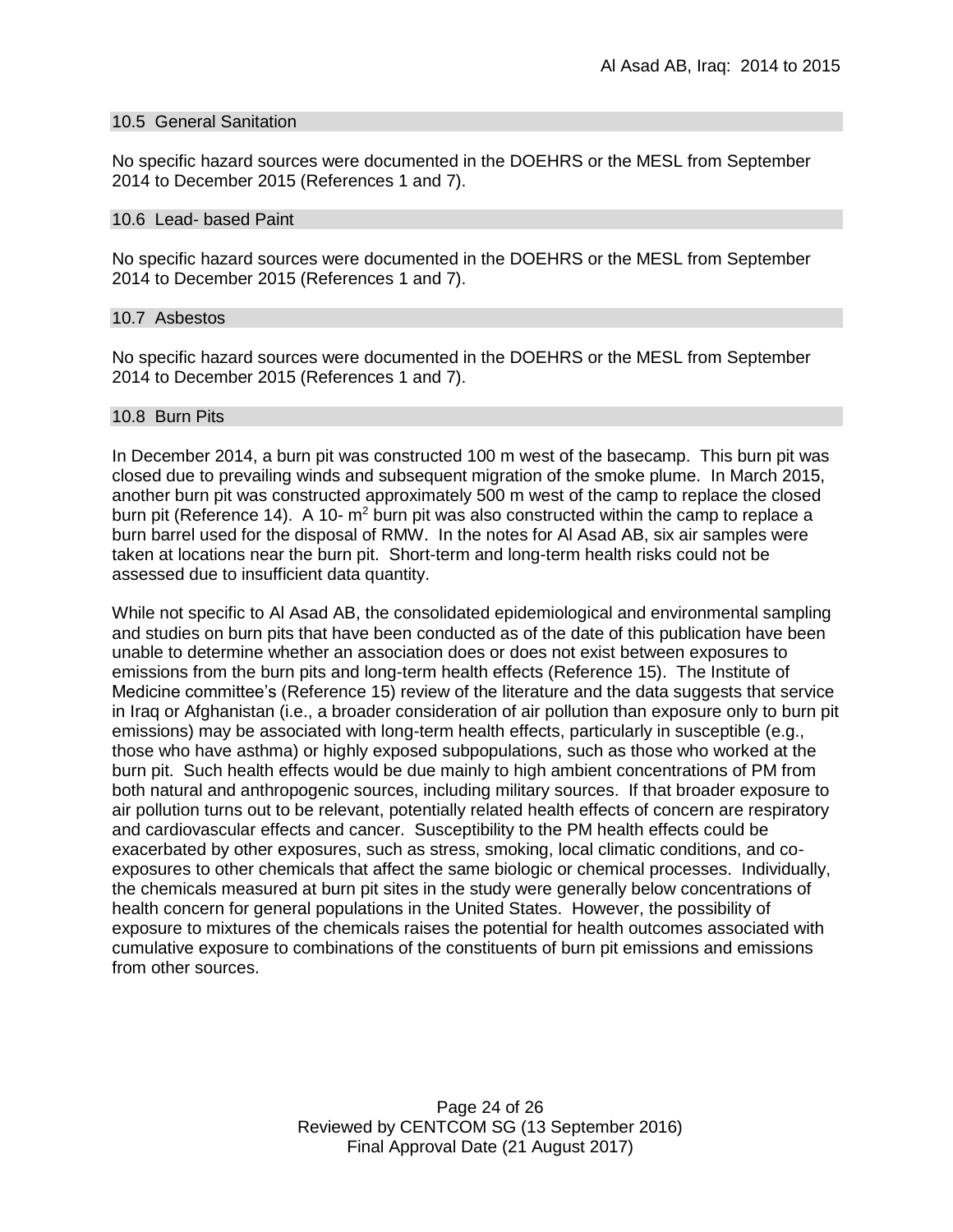## **11 References<sup>1</sup>**

- 1. Department of Defense. 2006. Department of Defense Instruction (DoDI) 6490.03, *Deployment Health.* Defense Occupational and Environmental Health Readiness System (referred to as the DOEHRS-EH database) at https://doehrs-ih.csd.disa.mil/Doehrs/.
- 2. Department of Defense. 2008. DoDI 6055.05, Occupational and Environmental Health.
- 3. Joint Chiefs of Staff. 2012. Joint Staff Memorandum (MCM) 0017.12, Procedures for Deployment Heallth Surveillance.
- 4. Occupational and Environmental Health Site Assessment (OEHSA), Al Asad, Iraq. 223rd Medical Detachment (Preventive Medicine), February 2015.
- 5. U.S. Army Public Health Center. June 2013 Revision. Technical Guide 230, Final Environmental Health Risk Assessment and Chemical Exposure Guidelines for Deployed Military Personnel.
- 6. Singh, A. and Singh, A.K., 2013. ProUCL Version 5.0. Technical Guide-Statistical Software for Environmental Applications for Data Sets with and without Nondetect Observations. EPA: Washington, WA, USA.
- 7. Department of Defense. DoD MESL Data Portal. [https://mesl.apgea.army.mil/mesl/.](https://mesl.apgea.army.mil/mesl/) Some of the data and reports used may be classified or otherwise have some restricted distribution.
- 8. U.S. Central Command. 2013. Modification 12 to United States Central Command Individual Protection and Individual Unit Deployment Policy, 02 December 2013.
- 9. Center for Disease Control and Prevention (CDC). 2012. Imported Human Rabies in a U. S. Army Soldier. Morbidity and Mortality Weekly Report, 4 May 2012. 61(17):302-305.
- 10. Armed Forces Pest Management Board: [https://www.acq.osd.mil/eie/afpmb/docs/lhd/venomous\\_animals\\_bycountry.pdf.](https://www.acq.osd.mil/eie/afpmb/docs/lhd/venomous_animals_bycountry.pdf) U.S. Army Garrison – Forest Glen, Silver Spring, MD.

Page 25 of 26 Reviewed by CENTCOM SG (13 September 2016) Final Approval Date (21 August 2017)

 $1$  NOTE. The data are currently assessed using the 2013 TG 230 document. The general method involves an initial review of the data, which eliminates all chemical substances not detected above 1-yr negligible MEG. Those substances screened out are not considered acute or chronic health hazards so are not assessed further. For remaining substances, acute and chronic health effects are evaluated separately for air and water (soil is only evaluated for long-term risk). This is performed by deriving separate short-term and long-term population exposure level estimates (referred to as population exposure point concentrations [PEPC] that are compared to MEGs derived for similar exposure durations. If less than or equal to negligible MEG the risk is Low. If levels are higher than negligible then there is a chemical-specific toxicity and exposure evaluation by appropriate SMEs, which includes comparison to any available marginal, critical or catastrophic MEGs. For drinking water, 15 L/day MEGs are used for the screening while site specific 5-15 L/day are used for more detailed assessment. For non-drinking water (such as that used for personal hygiene or cooking), the 'consumption rate' is limited to 2 L/day (similar to the EPA) which is derived by multiplying the 5 L/day MEG by a factor of 2.5 to conservatively assess non-drinking uses of water.